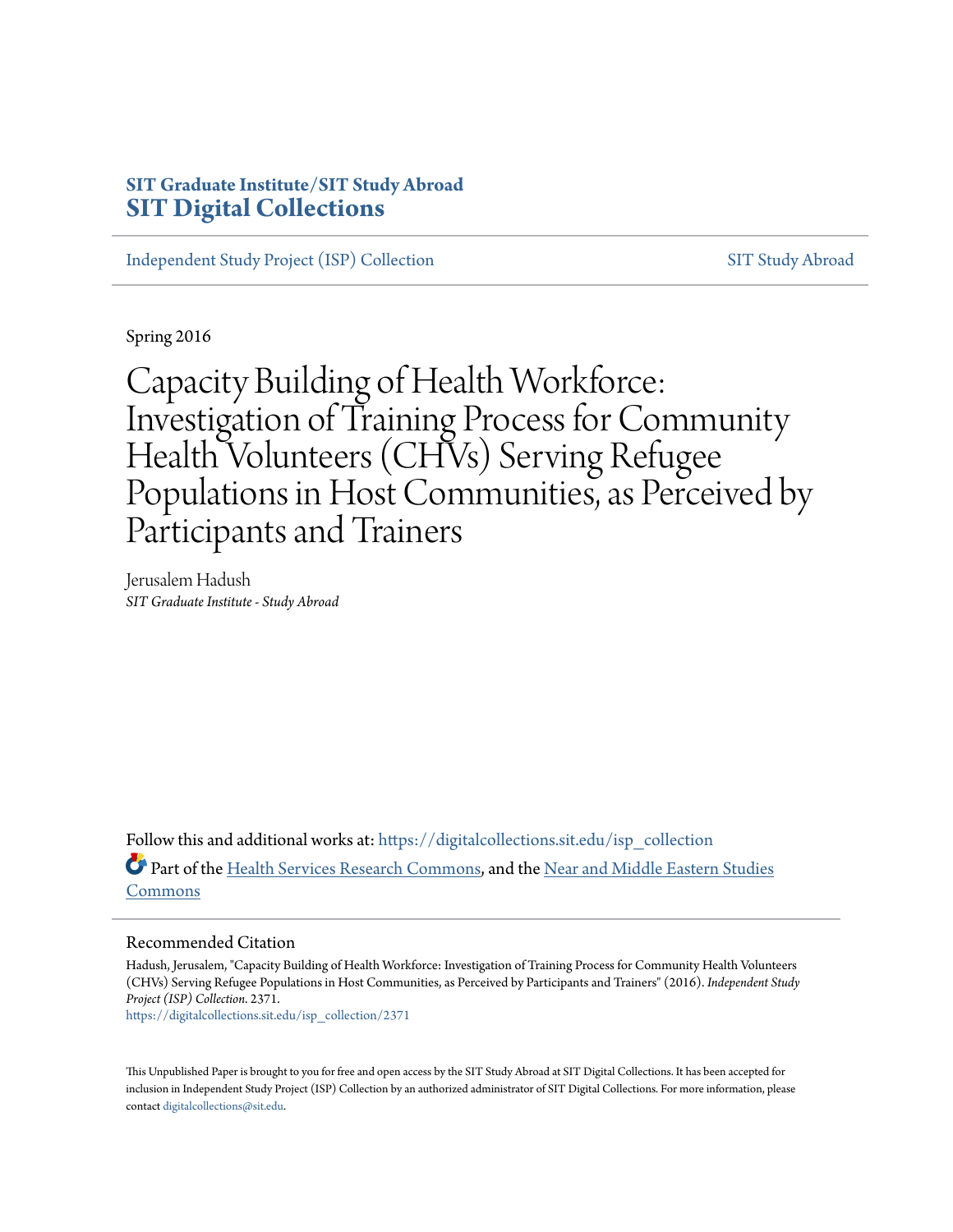*Capacity Building of Health Workforce:* Investigation of Training Process for Community Health Volunteers (CHVs) Serving Refugee Populations in Host Communities, as Perceived by Participants and Trainers

> Jerusalem Hadush Yale University Global Affairs (International Development), Global Health SIT Middle East, Jordan, Amman Academic Director: Abdulhaq, Bayan, Ph.D. ISP Advisor: Nashwan, Ayat, Ph.D.

Submitted in partial fulfillment of the requirements for Refugees, Health, & Humanitarian Action, SIT Study Abroad, Spring 2016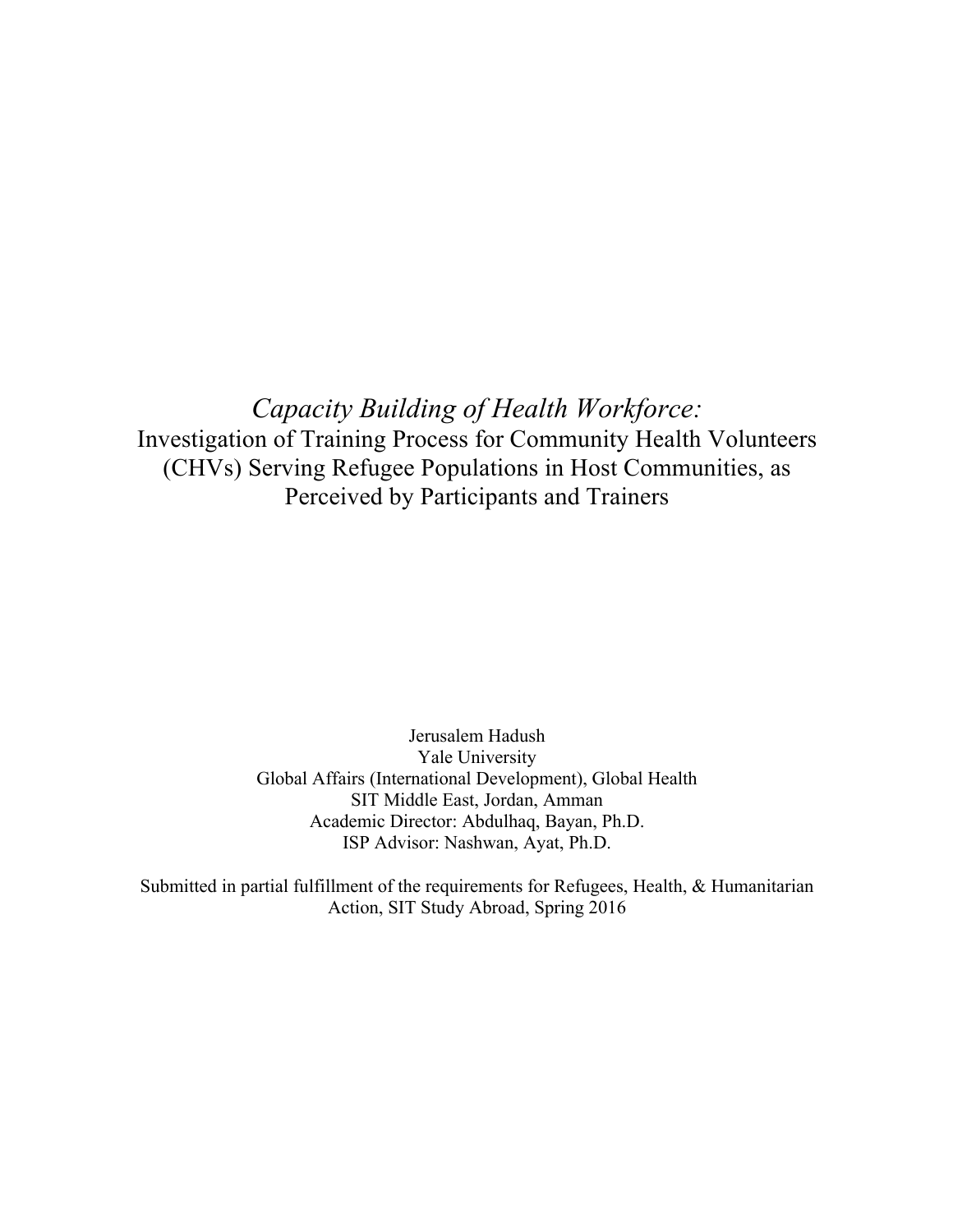## COPYRIGHT PERMISSION:

The author hereby grants the School for International Training the permission to electronically reproduce and transmit this document to the students, alumni, staff, and faculty of the World Learning Community.

The author hereby does grant the School for International Training the permission to electronically reproduce and transmit this document to the public via the World Wide Web or other electronic means.

The author hereby does grant the School for International Training the permission to reproduce this document to the public in print format.

Student: Jerusalem Hadush

Signature: Jerusalem Hadush

Date: May 1, 2016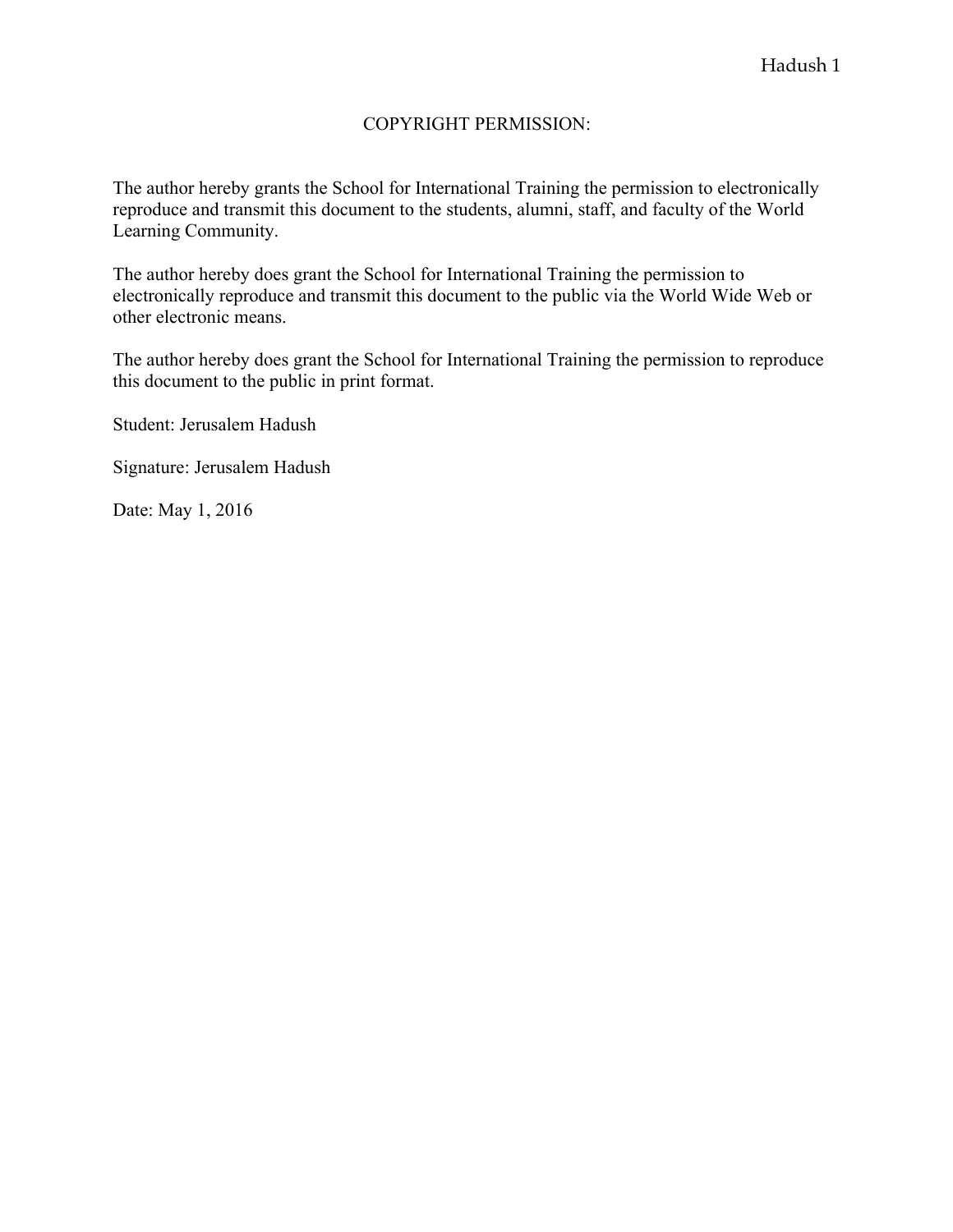# **TABLE OF CONTENTS**

**Key Words:**<br>Public Health

# **List of Acronyms**

| CBO          | Community Based Organization                  |
|--------------|-----------------------------------------------|
| CHV          | Community Health Volunteer                    |
| NGO          | Non-Governmental Organization                 |
| <b>UNHCR</b> | United Nations High Commissioner for Refugees |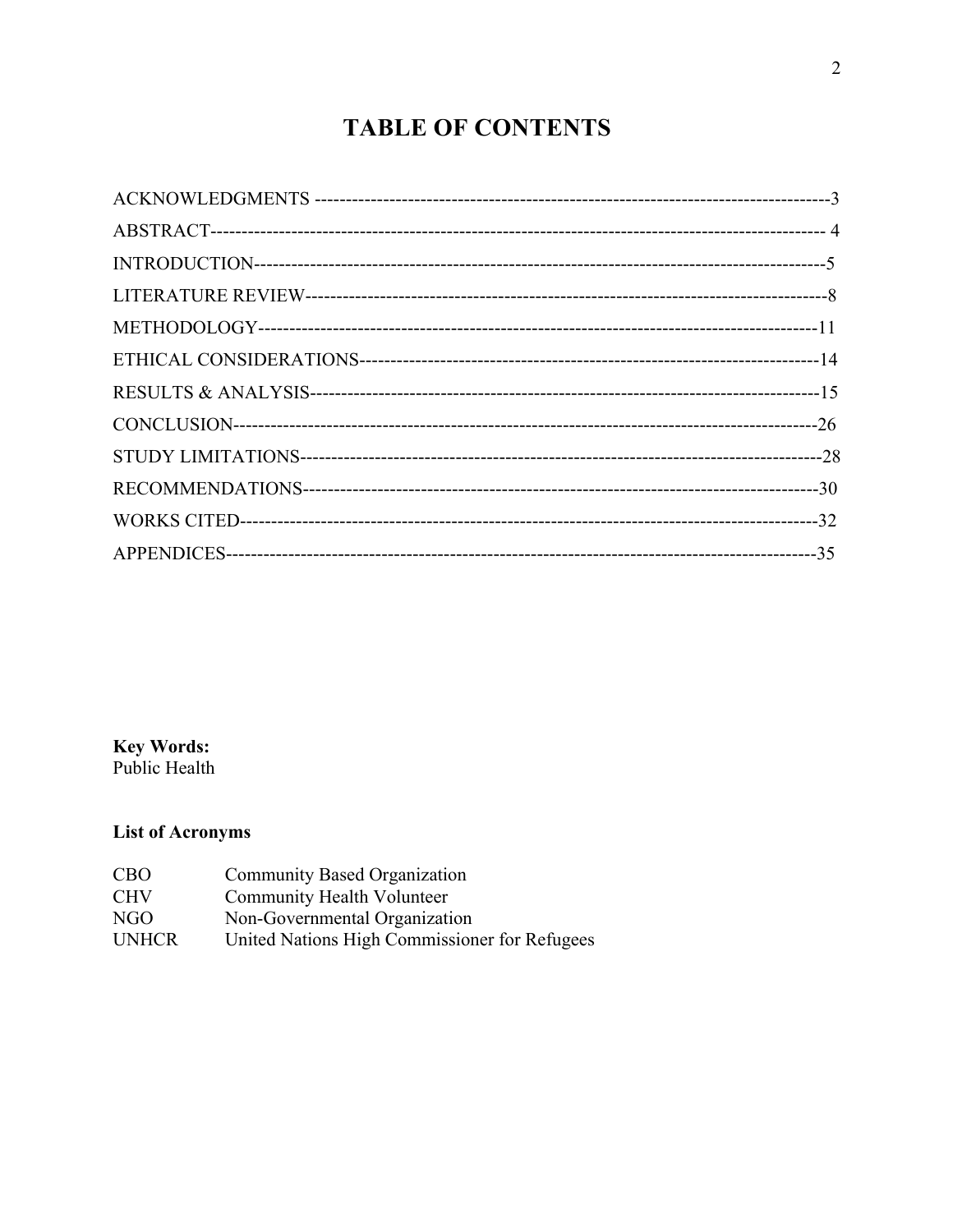Firstly, I would like to thank my family for raising me to view myself as a global citizen and thus supporting my decision to travel to Jordan in order to explore academic and personal interests.

I am also grateful for the Yale Center for International and Professional Experience (CIPE) and the Global Health Leadership Institute (GHLI) for their encouragement, support, and funding that made this study abroad experience, including this independent study project, possible.

Sincerest thanks to Dr. Bayan Abdulhaq, the Academic Director for the SIT Jordan: Refugees, Health, and Humanitarian Action program, for guidance throughout this project and for connecting me with organizations and resources used to do this research. As well as Dr. Ayat Nashwan, who served as my advisor for this independent study project and provided immense feedback throughout the process. I would like to thank Leena Jumah, the SIT Program Assistant, for translating my questionnaires and written consent forms. Thanks to Ms. Maha Ghatasheh, a Training Coordinator, and Ms. Ayat Abed Al-Khatatneh, an Outreach Officer, at the Institute for Family Health for their help in data collection logistics, as well as translating as I distributed the questionnaires and explained the instructions. Additionally, I would like to express my appreciation to the following organizations whose assisted me in recruiting participants, helped with gathering material culture, and allowed me to interview their representatives: Institute for Family Health, International Rescue Committee (IRC), CDC Karak.

I would like to thank the community health volunteers who participated in my study by completing the questionnaire and the aid workers who I interviewed.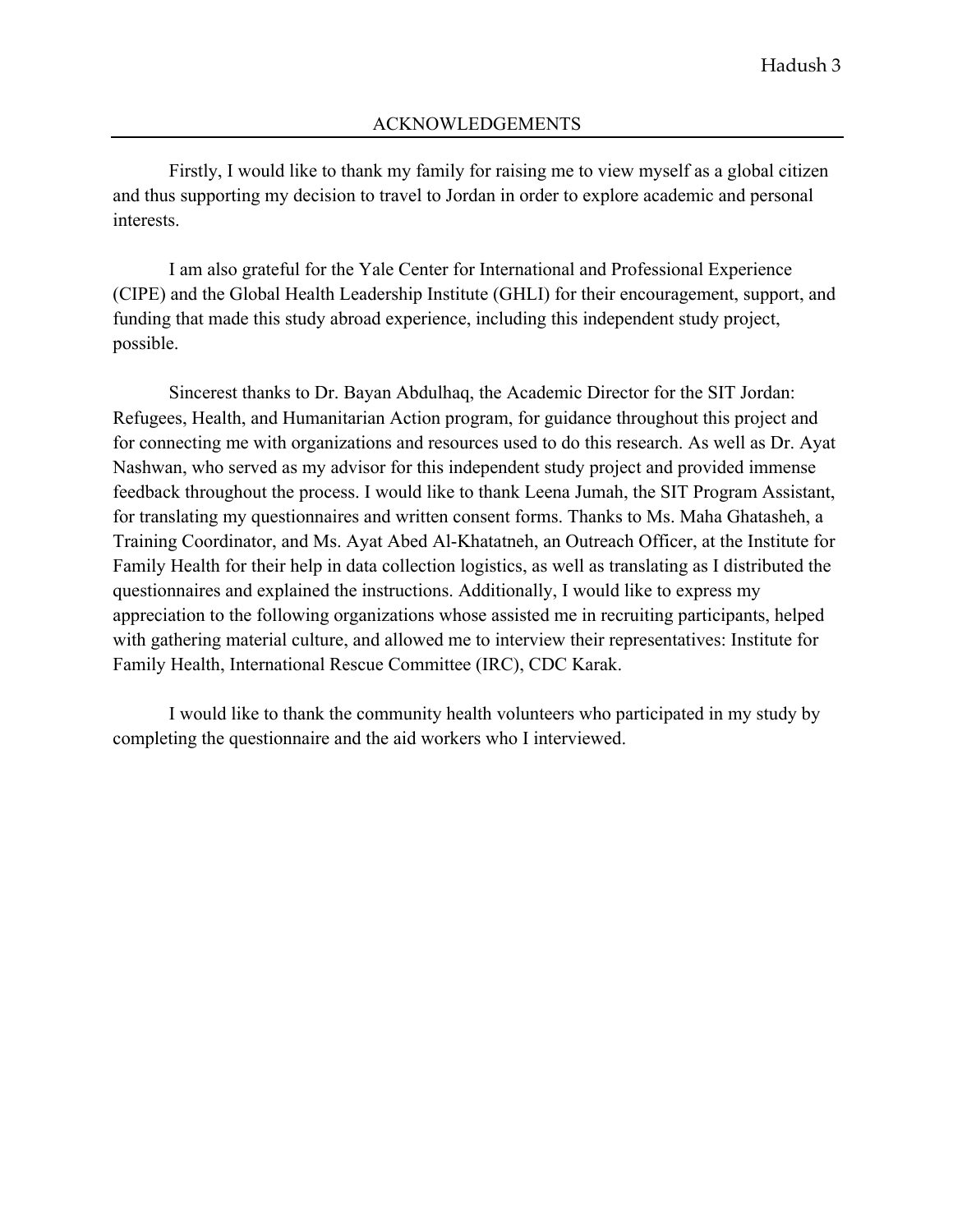The health system in the Hashemite Kingdom of Jordan, which hosts 1.4 million refugees from the Syrian Arab Republic—more than 636,000 of whom are registered with UNHCR—is over-extended (UNHCR, 2016). Non-governmental organizations fill gaps in service delivery by injecting health personnel to deliver care, however, nationals and refugees must be integrated in the response to ensure sustainable health care delivery (UNHCR Handbook for Emergencies, 2007). Leveraging the capacities of lay citizens and refugees by task shifting and training CHVs can alleviate the increased health burden. Research into training programs is significant because the quality of training is directly related to the effectiveness of CHVs.

This research project investigated the training of CHVs serving refugee communities, as perceived by the trainees and the trainers. The objectives of the study were to characterize the process of training CHVs, assess the extent to which the training programs build their capacities and prepare them to fulfill their responsibilities, and identify the perceived areas of improvement for the training process. The researcher formed a relationship with Noor Al-Hussein Foundation Institute of Family Health in Amman to administered questionnaires to CHVs as well as conducted interviews with trainers. The findings indicate that the trainings adhere to standards and manuals developed by donors that operate under the same mandates concerning training CHVs. However, participants and trainers reported that a wider array of topics, longer trainings to cover more in-depth information, and increased resources to allow for use of effective techniques would improve the quality of the trainings and build the capacity of CHVs. This study can inform process improvement if applied by training institutions. Additionally, research field is important to policy makers who can apply findings to advocate for scale-up of CHV programs and increased investment in the capacities of human resources.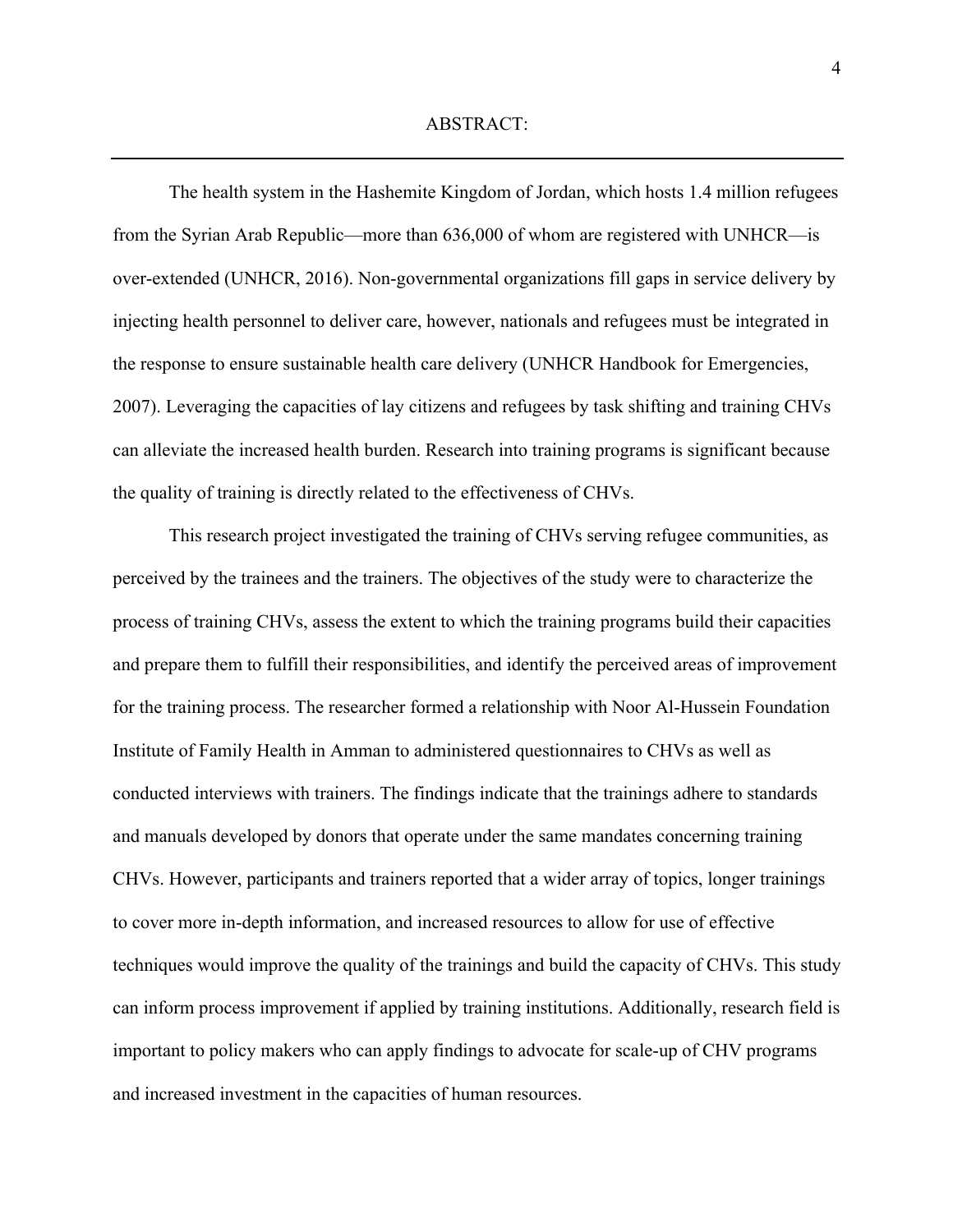The researcher has an academic background in Global Affairs, with a focus on International Development, and Global Health. This research project was pursued in order to learn more about health response during complex emergencies, and more specifically efforts to strengthening health systems through capacity building of human resources. This is an area of academic and research interest to the researcher due to previous studies; field visits to community based organizations (CBOs) and refugee camps in Jordan solidified this interest. The researcher's personal observations on the resiliency of communities impacted by the refugee situation and the integration of lay citizens and refugees in the response inspired this study.

This topic is extremely relevant in the context of Jordan and the MENA region given refugee flows due to the political instability and violence in Syria have significant regional impacts. Neighboring countries absorb the spillover social and economic costs. Jordan has provided significant assistance, expended limited resources, and incurred debt to accommodate the influx of refugees as well as assist vulnerable Jordanians. The conflict is protracted and the response has shifted from emergency to sustained so, looking forward, more investment in the health sector and health workforce is important. One strategy is to recruit and train community health volunteers to contribute to health care delivery. This topic is relevant not only to refugees, health, and humanitarian action in Jordan but many other settings where CHVs can be useful i.e. in refugee camps, in rural settings, etc. To assess if this is a beneficial investment, the researcher conducted this study to investigate the trainings conducted by nongovernmental organizations that build capacity of community health volunteers. Qualitative and quantitative data was collected to describe and evaluate the training process. The study population was lay citizens and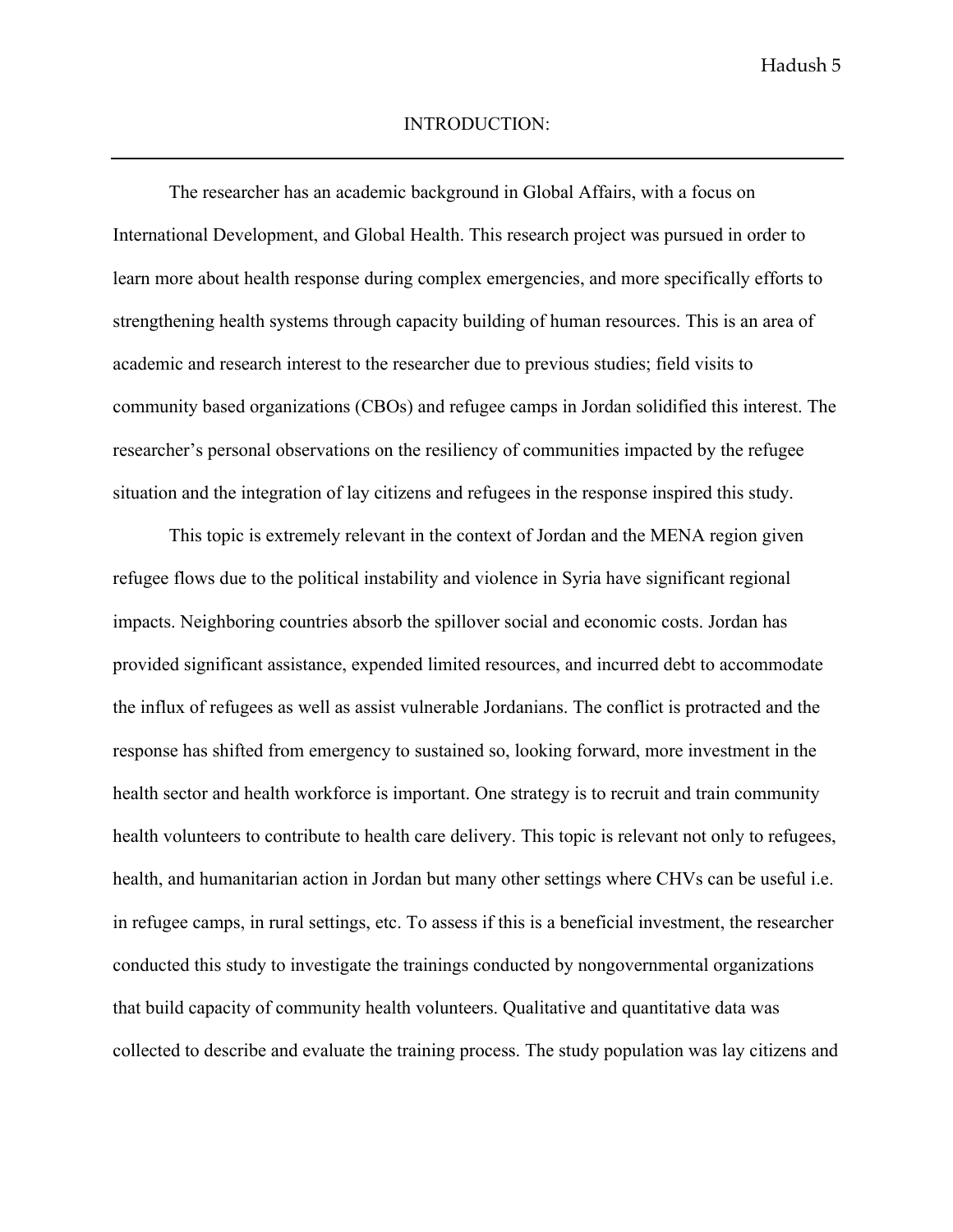refugees serving refugee populations in host communities in Jordan, as well as aid workers who train CHVs.

#### *Research Objectives:*

- Characterize the process used by non-governmental organizations to train lay citizens and refugees to serve refugee populations as community health volunteers (CHVs)
- Assess the extent to which the training programs build their capacities and prepare CHVs to fulfill their responsibilities.
- Identify strengths and areas of improvement for the training process.

#### *Hypotheses/Expected Outcomes:*

The researcher hypothesized that there would be differences in the documented and lived experiences of trainers and trainees. I expect that participants will express many positive aspects of the training as the organizations have robust protocols and qualified trainers; however, the study will probe participants to think critically about the experience and identify areas of improvement and inefficiency. Since this research project will aim to illuminate information on training programs, not comparing two topics or suggesting correlation, no a priori hypothesis about perceptions will be made. The expected outcomes are a better understanding of the training topics that increase the health knowledge and "soft skills" of CHVs, the techniques utilized, the thoroughness using the length as a proxy, and the influence of the trainer's teaching style.

#### *Community Health Volunteers: Definition and Role*

In order to understand the role of CHVs, their importance, and thus the significance of the study, the following is a definition of CHVs and a brief explanation of their roles. CHVs are individuals trained to assist professional health personnel by engaging with beneficiaries in the community, assessing needs, and informing of the availability of health services; provide basic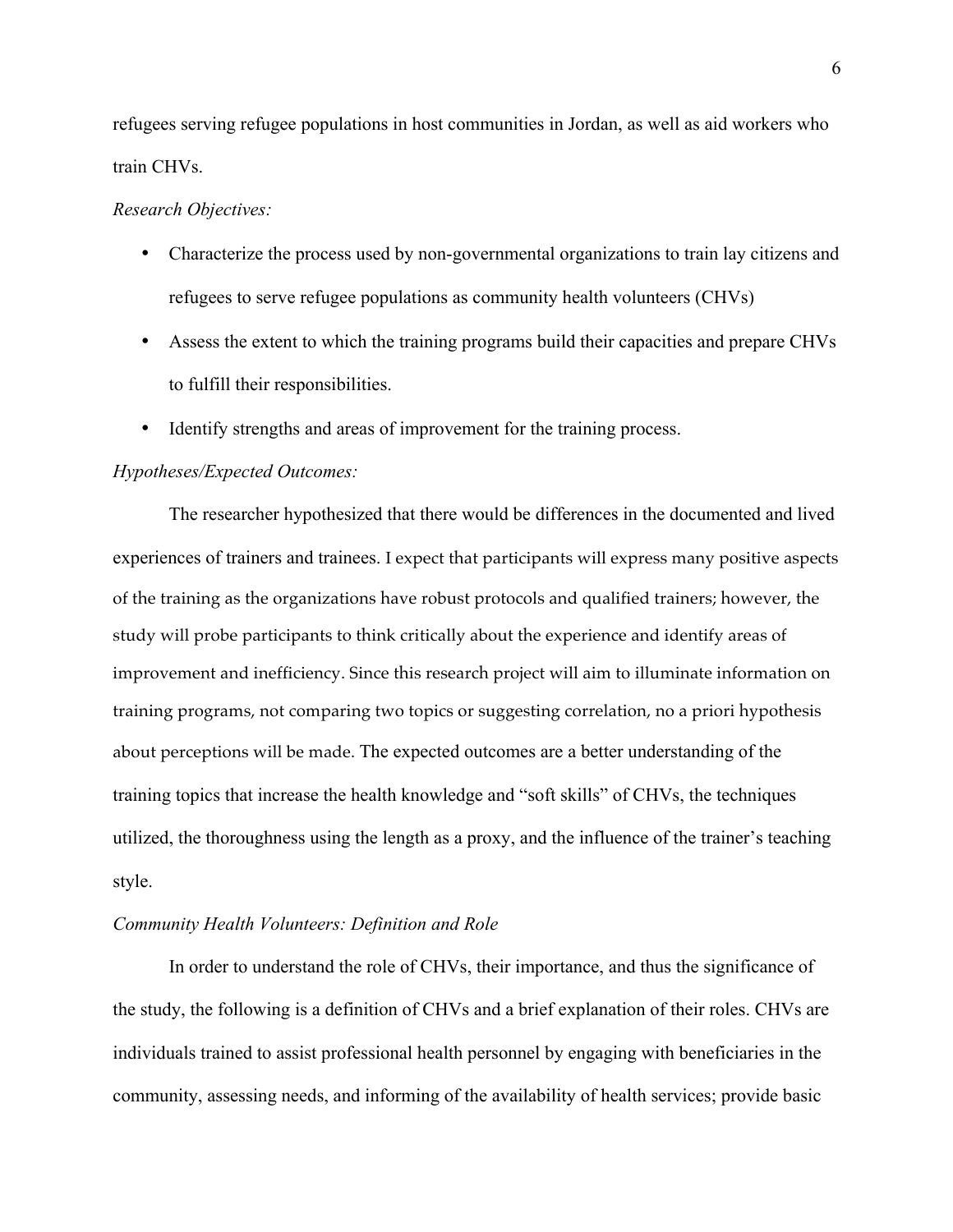public health services, they do not have professional health care certification, and CHVs are not compensated through a salary (Pallas, 2013). Individuals who do the similar activities are also commonly referred to as village health workers, health promoters, or community health workers in other settings—in Jordan they are exclusively referred to as community health volunteers. CHVs perform a number of tasks, including providing immediate care, doing health screenings, giving referrals, educating community members about health promotion, and conducting surveillance and disease control. CHVs are most effective when recruited from the community they serve, they use approaches in line with norms, they are adequately trained and supervised, and they are formally integrated into the health system hierarchy (Pallas, 2013). Refugees inherently have attributes of successful CHVs, like racial and ethnic concordance with the community, understanding of health issues and cultural factors that impact health behavior, and a sense of accountability to the community (Executive Committee of the High Commissioner's Programme, 1997; Pallas et al., 2013).

#### *Training Programs:*

This scope of the study is narrowed onto the training, which is a key intervention that improves performance of health workers (Rowe et al, 2005; WHO, 2010;). If sufficiently trained and supported CHVs, with or without prior medical knowledge, can fill the gaps in geographical coverage, quality, and the number of health workers (Pallas, 2013; Bhattacharyya et al., 2001; JSI Research and Training Institute, 2009; PATH, 2007). Many actors play a role in the training process and there is heterogeneity in the training experience. Nongovernmental organizations utilize standard protocols and manuals from leading agencies and their donors. Varying methods are utilized—some trainers give printed manuals to participants and facilitators, others use presentations and/or flip charts depending on setting (Partners in Health, 2013). Training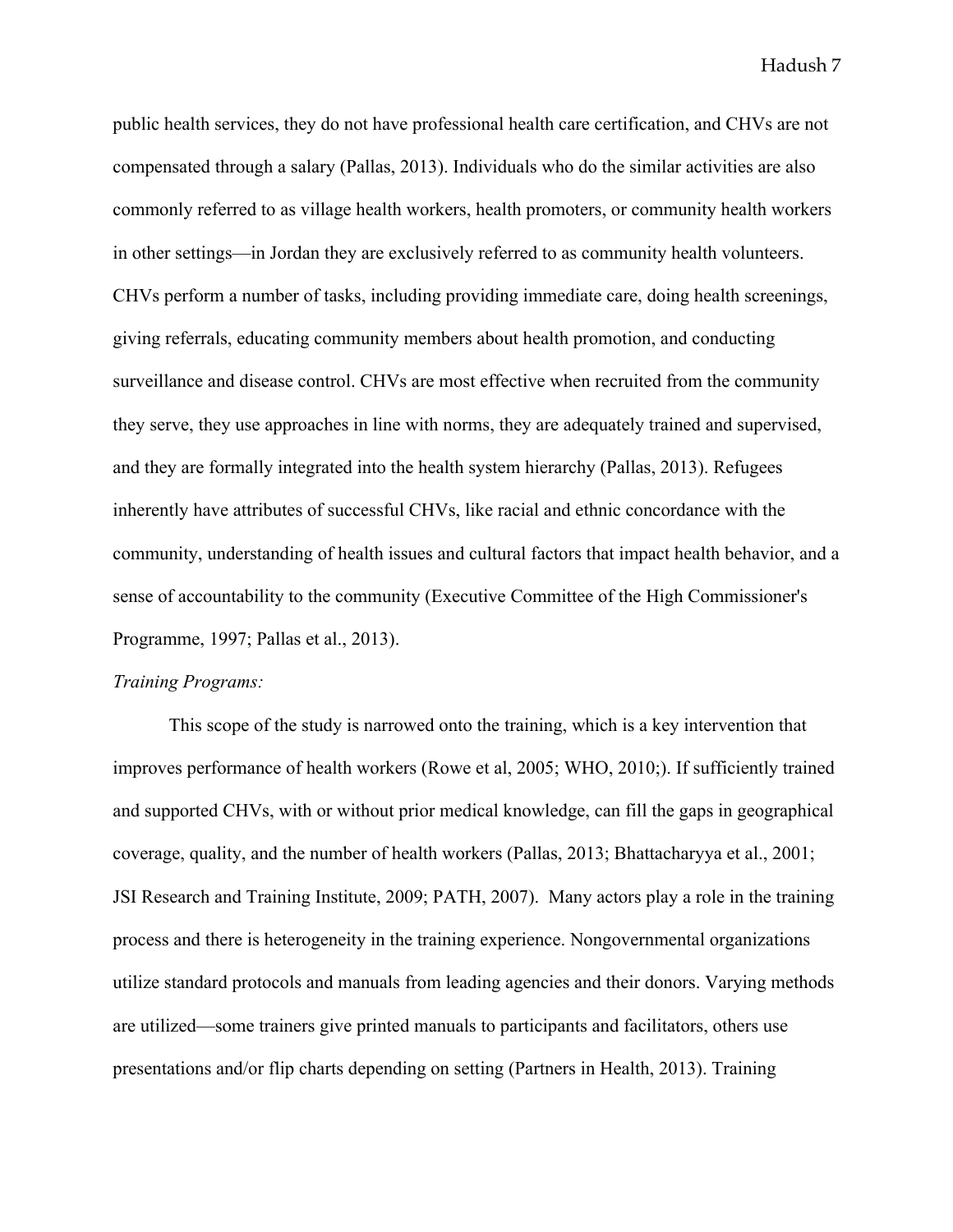institutions generally produce protocols, including pictures to aid in identifying specific health conditions, checklists, cultural notes, case studies, and information for the trainers. Additionally different institutions and individual trainers amend the agenda based on the setting, target audience, and the techniques that lend well to the topic of the training. Research on this is critical before advocating for NGOs and governments to apply the CHV model and increase trainings programs. This policy-oriented report will be distributed to the training institutions and aid workers that were interviewed to insure organizations have access to the findings and may use them to improve their training process.

#### LITERATURE REVIEW:

Task shifting by training CHWs, who serve populations that would otherwise lack access, can effectively address the unmet health needs in the absence of health providers (Swider, 2002). Organizations in Jordan are already training refugee CHVs for specific campaigns but a critical analysis of the training programs is necessary in order to ensure outcomes are achieved and refugee-delivered care can be scaled-up (UNICEF, 2013; WHO, 2011; Roenne et al., 2010; O'Brien, et al., 2009). One study conducted in Amman, Jordan found that community health workers who had no previous training in clinical care of sexual assault were able to effectively address health needs after going through a robust training with multimedia tools (Smith, 2013). Another compelling study examined the critical role that lay refugees trained to serve as CHVs play in providing reproductive health care in refugee camps in Guinea, where language barriers between Guinean health staff and Sierra Leonean and Liberian refugee patients hindered the ability to provide essential services (Roenne et al., 2010). However, few studies have assessed CHW utilization while conflict is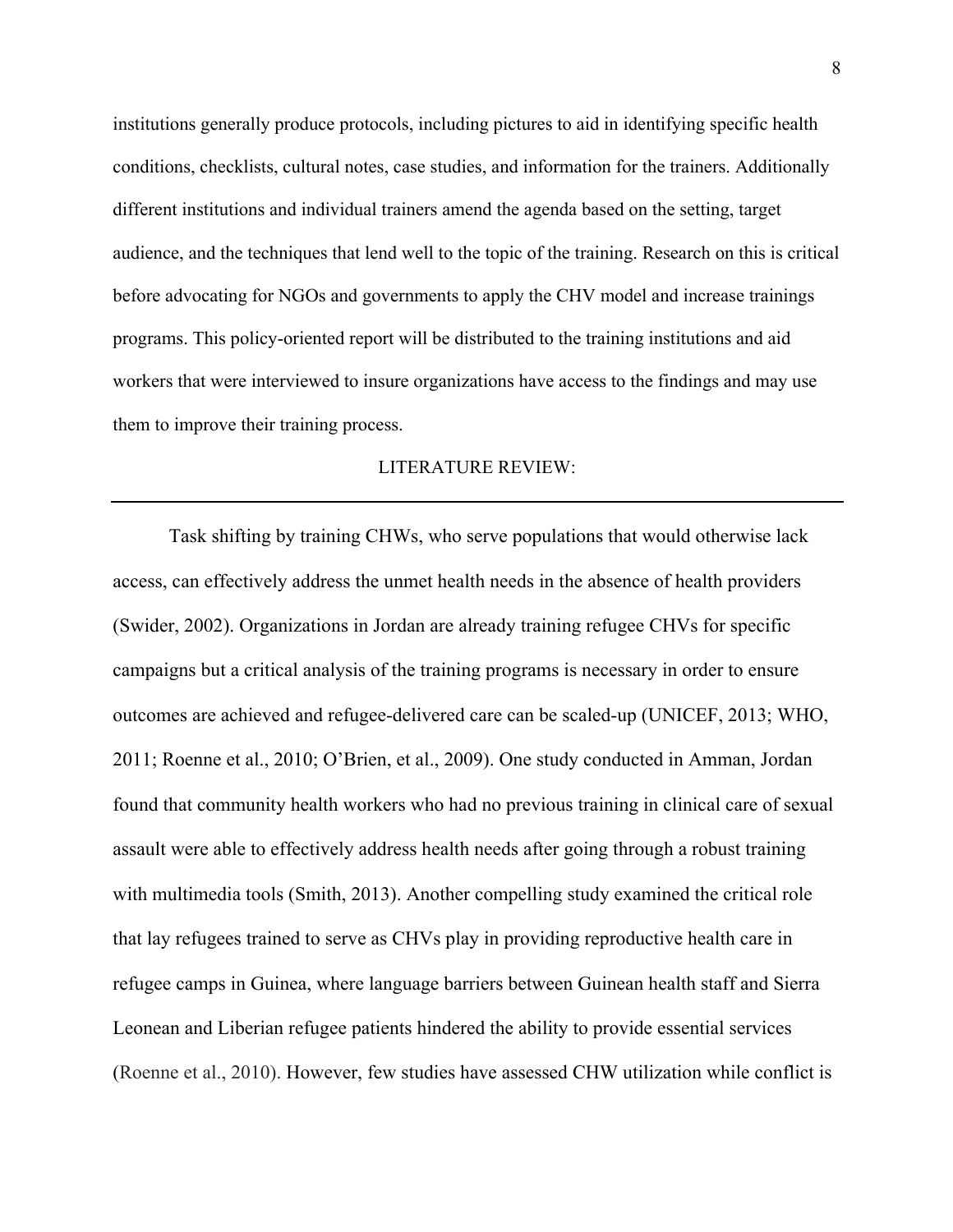underway or with as great of health need as in host communities in Jordan. While this study reinforces the feasibility of training anyone to be a health worker, studies in the context of ongoing violence should be conducted, as there is more rationale for training if the CHVs will likely be in the home country for an extended period of time. Additional studies of the training conducted in the context of the refugee situation in Jordan are necessary.

Evaluating the training programs is an underemphasized but critical aspect of the success of CHV programs. Training programs increase skills and confidence among health workers, and have direct impacts on outcomes (USAID, 2015; Vichayanrat, Steckler, Tanasugarn, 2013). However, programs vary widely; researchers who coded literature examining the selection and training process of CHWs found significant heterogeneity in the quality and intensity of training programs (O'Brien, et al., 2009). While 60% of the papers reviewed discussed how CHWs were trained, the procedures were unstandardized: only three of the forty-four articles mentioned explicitly orienting CHWs to their roles and responsibilities; the length of the training, ranging from 5 hours to months, varied based on the complexity of the health condition and outcome type; and recruitment decisions based on CHW characteristics, like educational level or age, were inconsistent (O'Brien, et al., 2009). These findings emphasize the need for analysis of each training program to determine if the specific trainings adhere to best practices, before considering up-scale.

Evaluation should involve the trainees themselves since participant perspectives can increase understanding of the training and identify improvements. A cross-sectional survey conducted in Ghana examined community mental health workers' perceptions of the quality of the training, and compared them to views of other psychiatrists and health policy implementers who are generally in positions of evaluating programs. The researchers found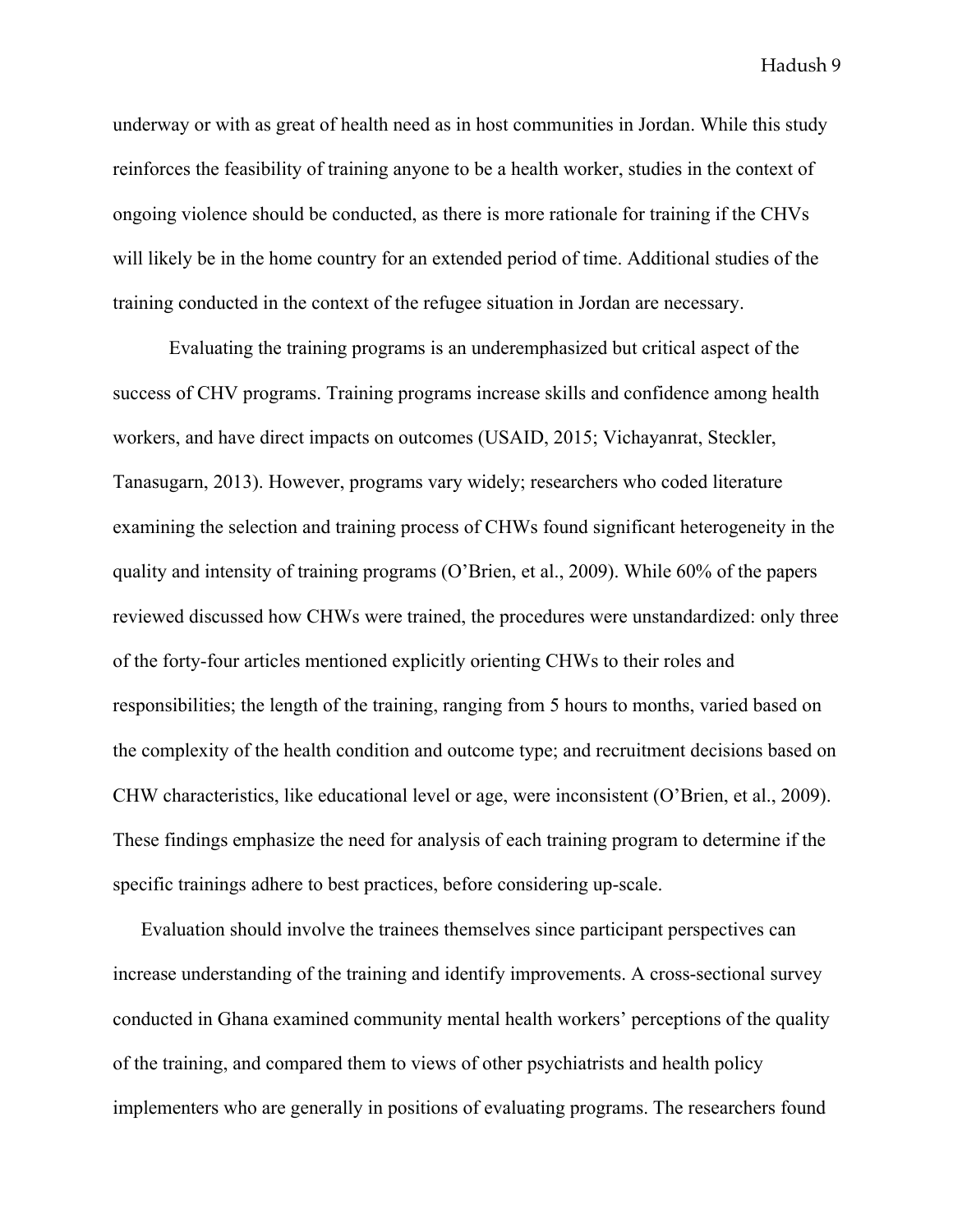that the workers attended less trainings and reported few instances of receiving feedback from supervisors than expected by independent evaluators (Agyapong, et al. 2015). The participants also felt less confident in their ability to diagnose all disorders compared to psychiatrists and nurses who encounter similar mental health issues which was not expected (Agyapong, et al. 2015). The study concluded that a review of the curriculum used by training institutions and greater emphasis on participant feedback is necessary but under researched, which supports the rationale and methodology of this study.

Additionally, a balanced evaluation that includes the participants, trainers, and material culture has rarely been conducted. Researchers doing a study in Iran similar to this one coupled a review of existing documentation of the training with interviews of CHWs to capture participants' assessments (Javanparast, Labonte, & Sanders, 2011). They found compelling evidence of positive impacts of the training. However, this training program was conducted over months, the program was integrated in the health system through established Ministry health centers, and health workers participated in a two year pre-service training. Thus the program and findings of this study are incomparable to short-course training programs conducted by NGOs in Jordan that this project will investigate. This study does highlight that this methodology can provide important insight into the impact of the training on CHW activities as perceived by the workers.

Though this literature provides important guiding information, the knowledge gap persists. There is limited research on CHVs in current-conflict settings. These studies in postconflict settings inform hypotheses, but commensurate data on lay citizen and refugee CHVs in Jordan has yet to be gathered. Additionally, there is a lack of published information on the exact process through which CHVs are being trained. A study that documents the process as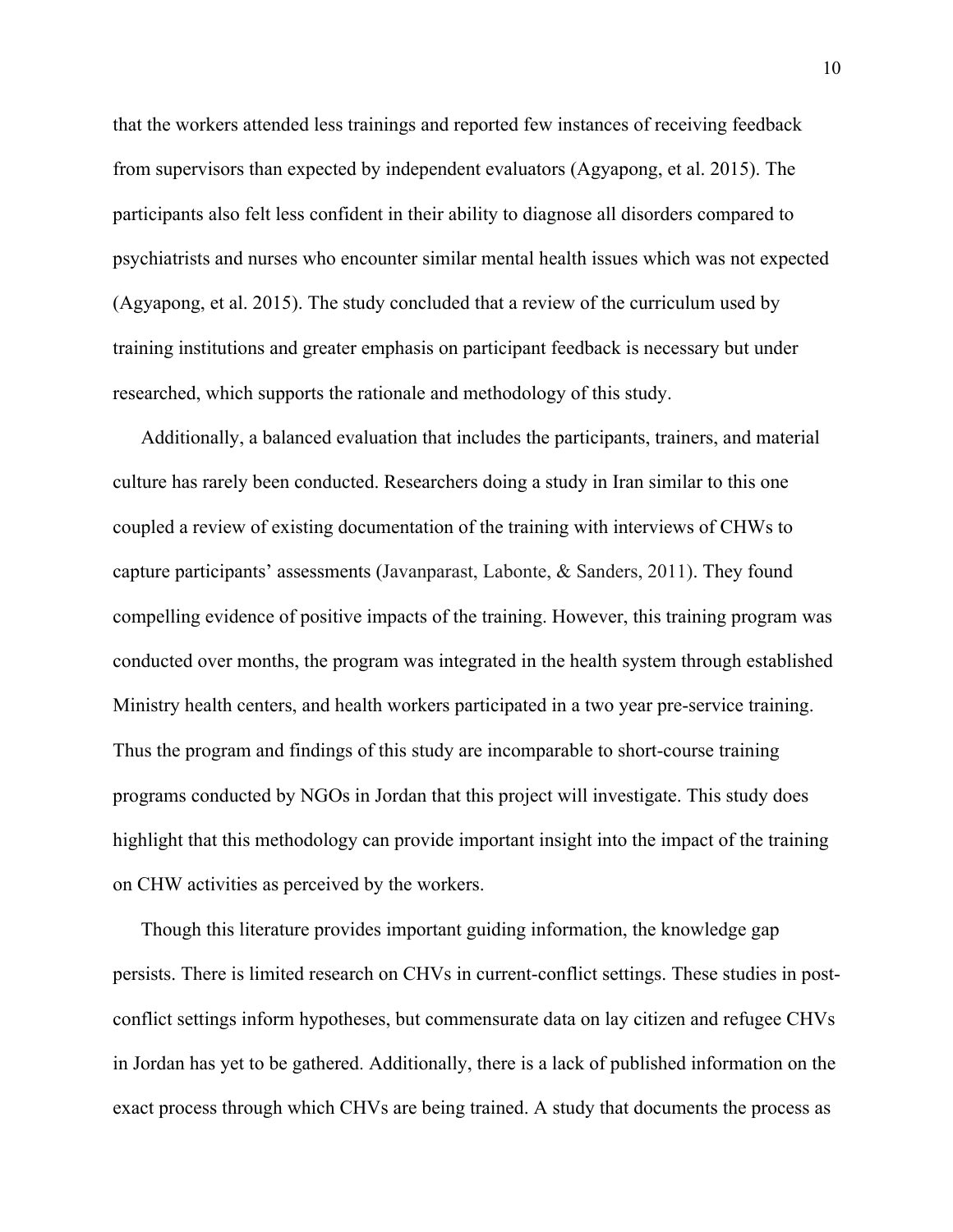described by participants will bolster the analysis of any existing documentation and identify deviations from the manuals. This information would provide insight into the strengths and areas of improvement in the training, to improve CHWs' abilities and confidence. Thus this study addressed these gaps in the literature and knowledge of the training process, through illuminating CHV and trainer perceptions of the quality of training.

#### METHODOLOGY:  $\_$  , and the contribution of the contribution of the contribution of the contribution of  $\mathcal{L}_\text{max}$

#### **Study Population:**

The study population is individuals who have been trained by non-governmental organizations to serve refugee populations in host communities as community health volunteers. This study population was chosen because CHVs play a critical role in the work that health providers play, in terms of referral, raising awareness through educational campaigns, and validating the health concerns of refugees. Both nationals and refugees were included in the study as they undergo the same trainings. Additionally, trainers are included in the study population. They were included because they offer data on the other side of the experience and offer critical insight into the training process.

Originally the researcher sought to survey CHVs trained and working in northern Jordan in host communities and camps, to isolate refugee CHVs serving their own communities. However, the researcher had obstacles with gaining time access permission to refugee camps especially with time constraints. For the purpose of feasibility, the researcher adjusted the study population to CHVs in host communities in Jordan. The Noor Al-Hussein Foundation Institute for Family Health (IFH) in Amman trains and supervises CHVs. IFH was established in 1986 with the support of Save the Children and is a non-governmental organization that offers comprehensive services to refugees and vulnerable Jordanians. These services include family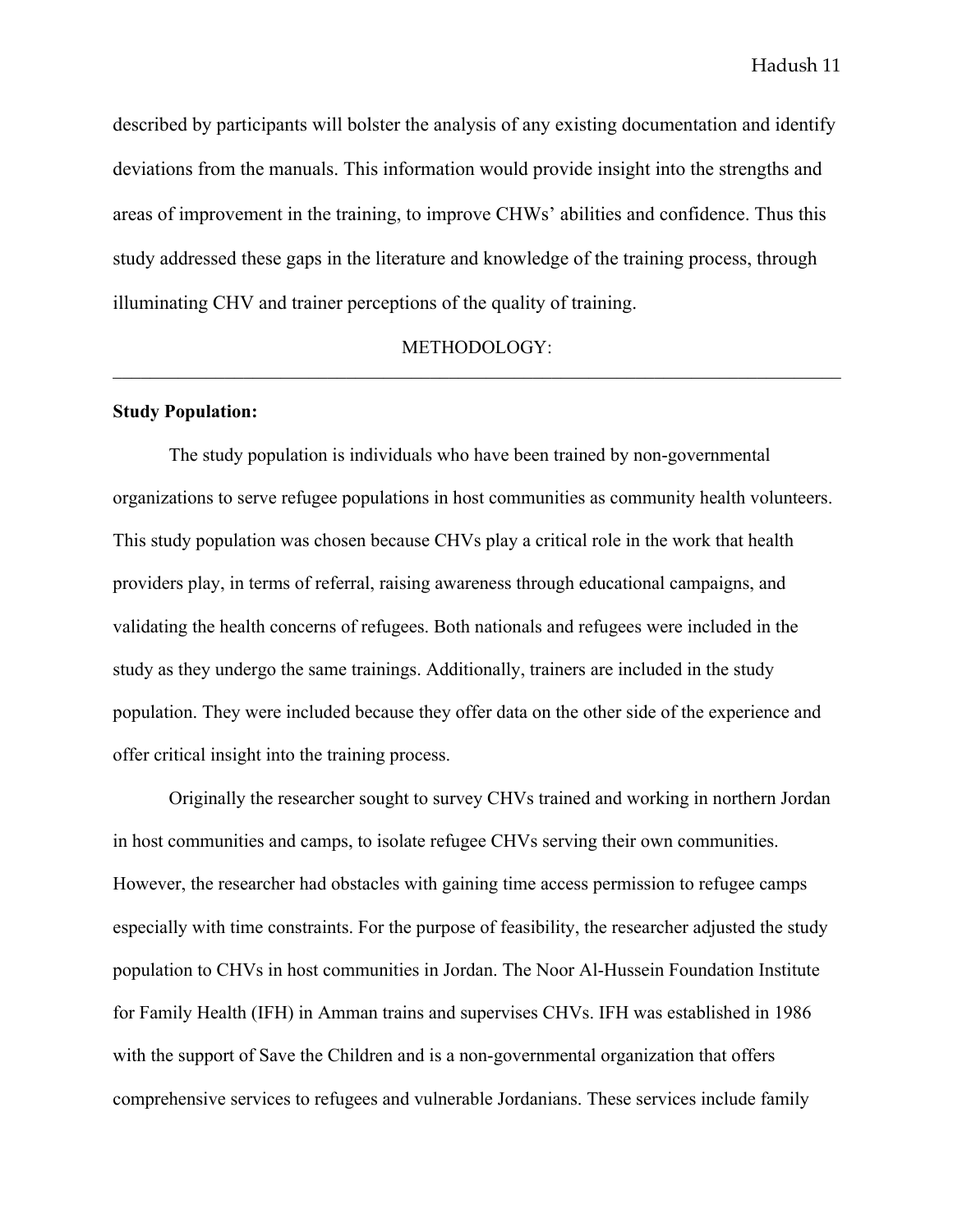health, gender-based violence, reproductive health, child development, specialized rehabilitation for trauma victims, as well as psychological and legal counseling (Noor Al Hussein Foundation). Additionally, IFH is a national training center for CBOs and NGOs, and partners with universities to provide practical training. The organization focuses on health education to inform behavior changes, which CHVs play an integral role in (Interview #1). This change in study population affected the depth of the data and the ability to make comparisons between trainings in the camp vs. host community settings. However, this adjustment allows for higher participation rate of the full population and robust data analysis.

Making the questionnaires anonymous protected the participants' identities and the responses were only linked to a participant number. Demographic information including age range, gender, and nationality were collected. In a small sample at the same organization this could pose concerns about identifying information being linked back to participants. However, the demographic information was analyzed at the aggregate level and not connected to analysis of the actual responses to minimize this.

#### **Methods:**

Mixed methods were selected to best capture the different types of data that the research sought from CHVs (evaluation) v. trainers (description).

#### CHV Perspective:

Quantitative data was collected to capture perspectives on the training process of the CHVs who participated in them. Convenience sampling was employed to recruit participants; the researcher developed a relationship with the NGO that trained and supervises CHVs in order to identify the full population of prospective participants. The researcher visited IFH on the same day as a scheduled monthly meeting with all CHVs, to reduce inconvenience of participating and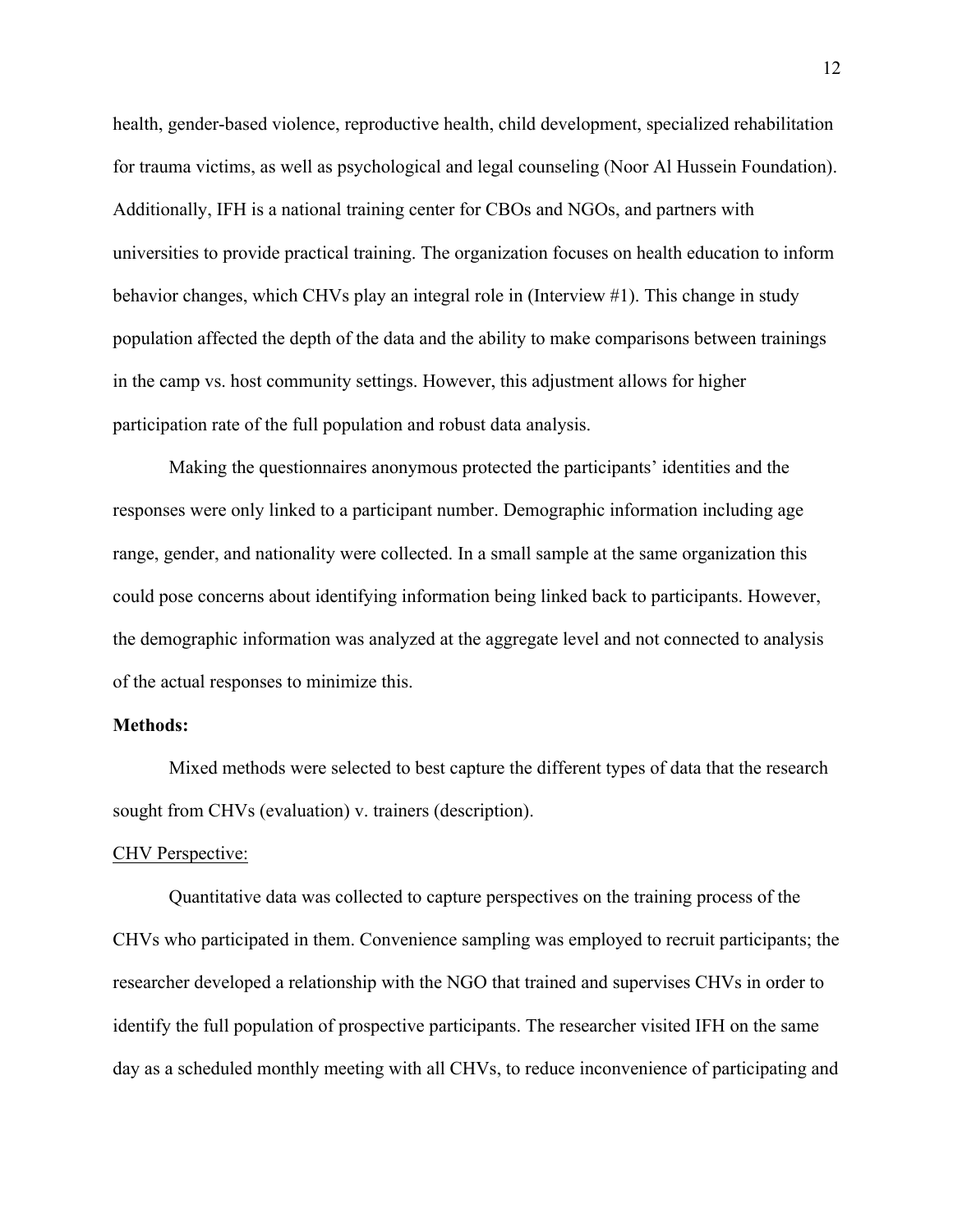work around their shifts. Participants were informed about the project and of their right to decline to participate to minimize feeling coerced to participate or provide certain information, as well as ensure no fear of implications if they decided not to participate. A self-administered survey translated into Arabic was distributed, after obtaining consent, and then collected by the researcher. A translator was present to aid in explaining the consent form, answer any questions the participants had about the survey, and allow for the participants to ask questions of the researcher.

#### Trainer Perspective:

Qualitative data was collected to capture the views of trainers. Convenience sampling and snowball sampling was utilized; the researcher and SIT Academic Director contacted numerous organizations that run CHV programs to inquire about if they train CHVs and identify trainers. The researcher scheduled meetings in their offices, to reduce inconvenience of participating. After receiving consent, the researcher conducted semi-structured interviews in English and took handwritten notes; additionally, audio recordings were taken to insure all the information they provided was captured, when participants agreed to be recorded. Subsequent interviewees were contacted based on their referral.

These methods were strategically selected to also accommodate for the language barrier. The researcher created numerous drafts of both the questionnaire and interview guide; they received feedback from their advisor on the content, wording, and translation of the questionnaire, and adjusted the interview questions as each interview revealed relevant questions not originally considered by the researcher.

ETHICAL CONSIDERATIONS:  $\_$  , and the contribution of the contribution of the contribution of the contribution of  $\mathcal{L}_\text{max}$ 

#### *Participation of Members of a Vulnerable Group*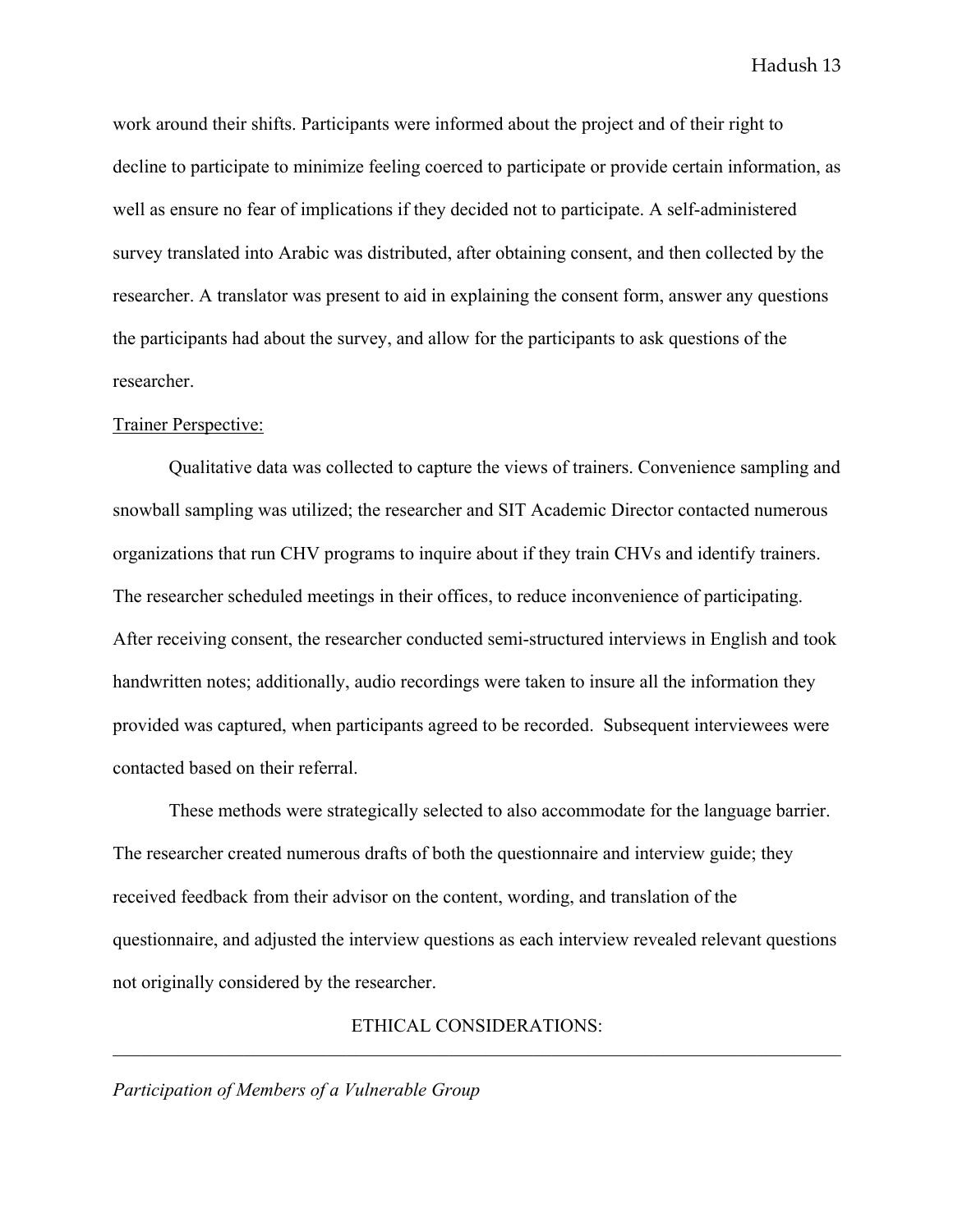The greatest ethical consideration for this study is participation of a vulnerable group: refugees. While the focus of this study is not to address the care the health workers provide, the nature of the questions will require participants who are also refugees to reflect on health issues faced by fellow refuges, which may be disheartening or even traumatic. The questionnaire was carefully designed to insure each question that is asked is intentional and the participant just speaks to their role as a CHW.

The data and findings will directly benefit the training institution, however participants will benefit from efforts to improve the training that they must going through. Additionally, findings may support scale-up of training programs for refugee CHWs, which increases job prospects and job security for refugees in the camp.

### *Social Identities and Implications*

The presumed social identities of the research participants are that they may be refugees, predominately female, adults of working age, and not former health professionals. My role was as an independent research, not directly affiliated with the organization that recruits, trains, and supervises them. My relevant social identities that influenced my role as an interviewer and researcher are that I am American of Ethiopian descent, female, English-speaking, collegeeducated, and a young-adult with no prior training in conducting interviews and approaching the study with an academic lens. My nationality and ethnicity makes me an outsider to their community and required me to focus on building rapport; my gender will impact how I interact with CHVs of either gender—potentially earning me quicker trust with female CHVs and required me to be very cognizant of social norms with male CHVs; being English speaking limited conversation deviating from the survey and introduced another person (the translator) into the process of distributing the surveys; my education and academic aims aided in gaining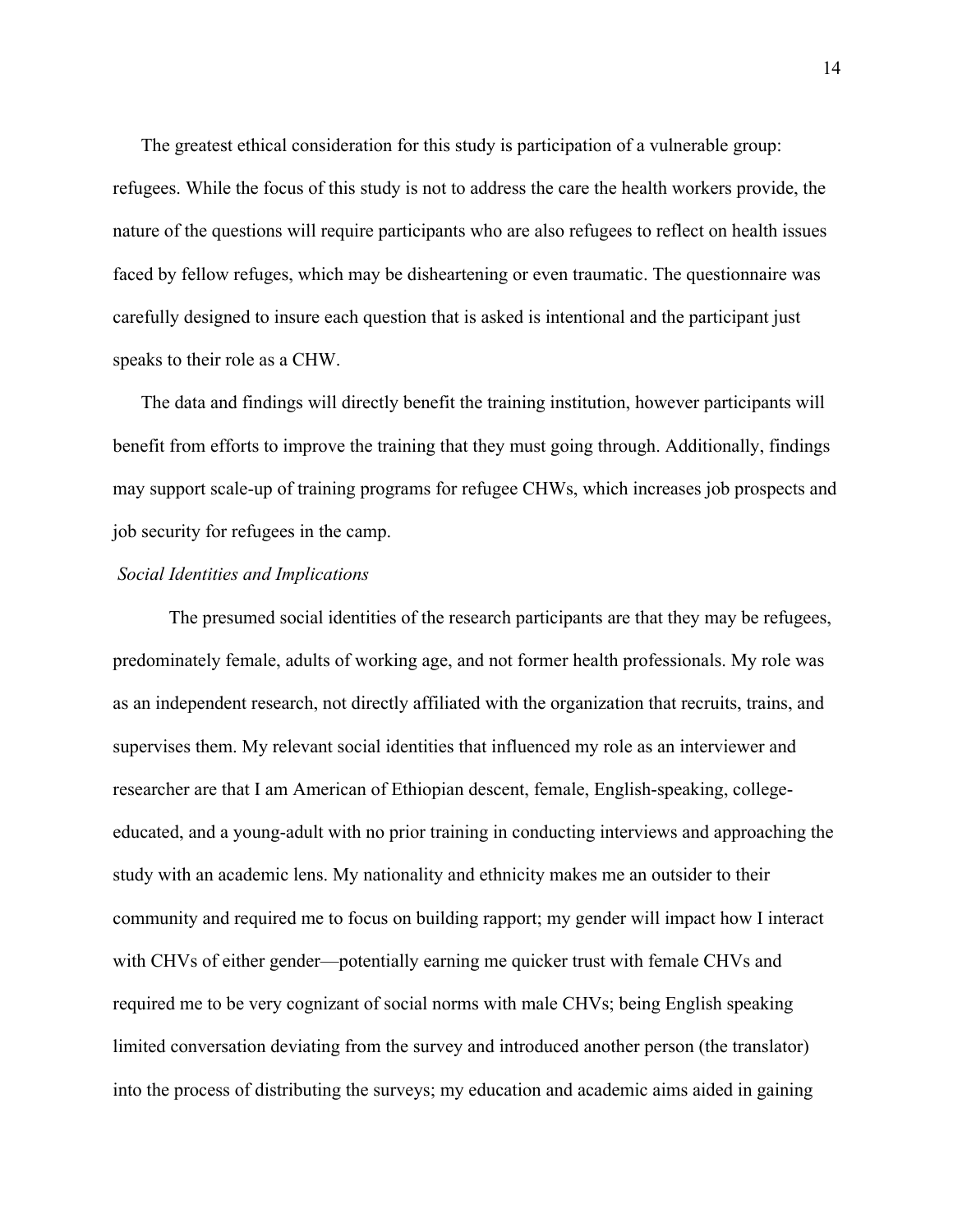trust from the partnering organization wanting to support rigorous and ethical research but also distanced me from participants if they do not value this research. All these factors affected responses to my questions, so I was conscientious of asking direct and simplified questions and maintaining professionalism with all participants.

RESULTS & ANALYSIS:  $\_$  , and the contribution of the contribution of the contribution of the contribution of  $\mathcal{L}_\text{max}$ 

#### **Data Analysis Process:**

#### Quantitative—Questionnaires

The researcher created an Excel spreadsheet in order to compile the data; the rows correspond to each question on the survey and the columns to each respondent. First, numerical data was entered, including yes/no questions, multiple choice questions, and Likert scale questions. The researcher coded the Likert scale questions so Strongly Agree is 4, Agree is 3, Disagree is 2, and Strongly Disagree is 1. Frequencies and percentages were calculated by hand, given the small sample size, and presented using pie charts. Then, the researcher and a translator translated the responses to the open ended questions. The researcher reviewed the comments and identified themes and outlying responses to inform the conclusions.

#### Qualitative—Interviews

After each interview, the researcher listened to the recordings of the interviews and typed a transcript. Then, added in comments from handwritten notes taken during the interview. Given few interviews were conducted and the interviews were the secondary focus, the researcher did not employ a full coding process as is normally done when analyzing qualitative data. A similar process, of creating buckets for the topics the interviewees brought up, and noting reoccurring concepts as well as comments only made by one interviewee was employed. The results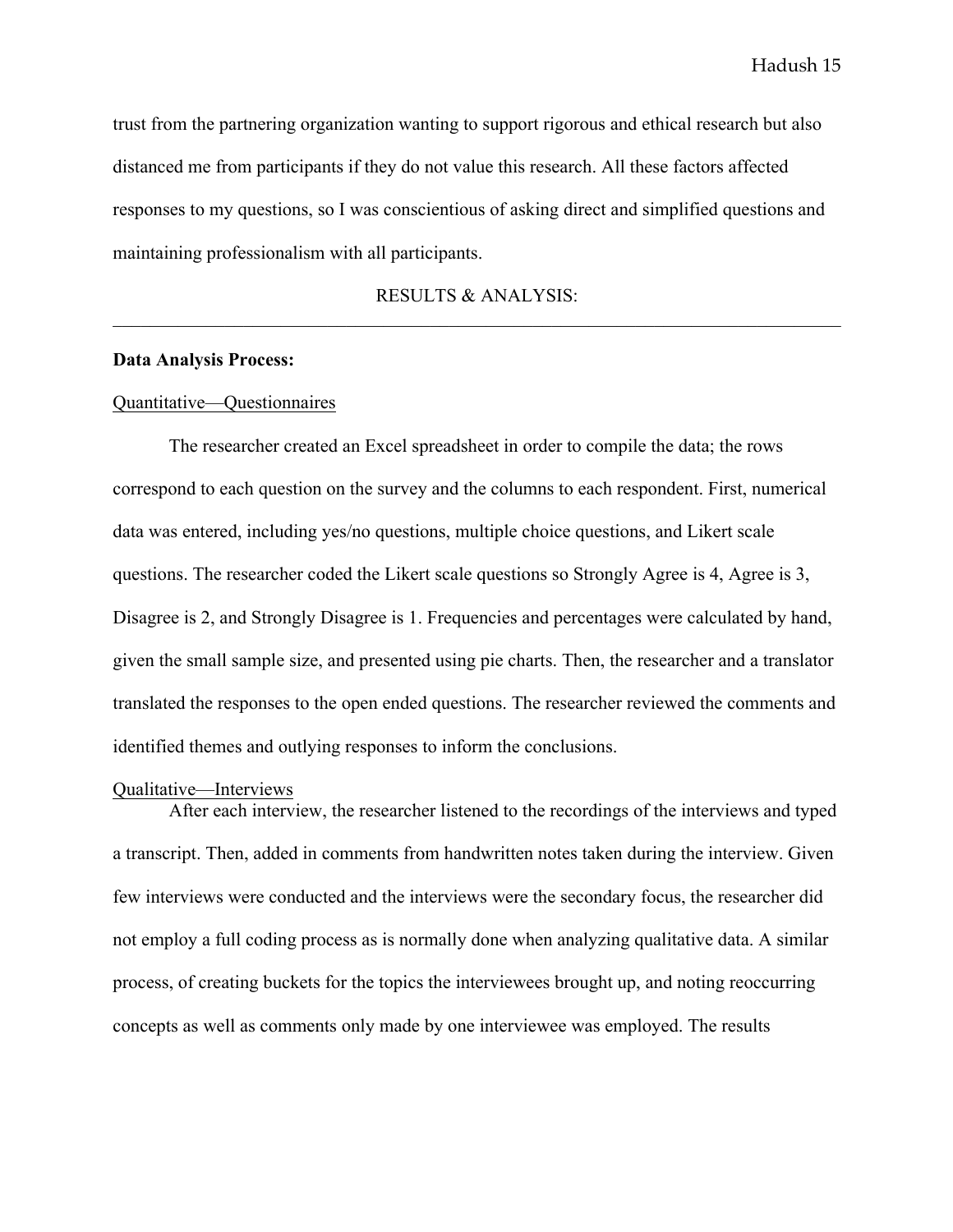provided background information about the training process and informed the recommendations at the end of this paper.

#### **Findings:**

#### Quantitative—Questionnaires:

#### *CHV Responsibilities and Role:*

All respondents were CHVs trained by the Queen Noor Hussein Foundation Institute for Family Health. 19 of the 20 CHVs in the entire population responded. 14 were female and five were male. Six were Syrian refugees, nine were Iraqi refugees, and four reported they were Jordanian nationals. When asked to describe their responsibilities, all respondents mentioned that their main activities include visiting refugee families, gathering information about their needs, and guiding them to the institute to receive the services it provides. Of the 19 respondents, 17 said they are tasked with reporting health information, 15 said they do referral, and 11 said they provide educational information. No respondents said they examine patients or provide medical care. When asked if they gained an accurate understanding of their daily tasks as a CHV through the training, 14 strongly agreed, four agreed, and one respondent disagreed. When asked if the training program they participated in prepared them to serve as a CHV, all participants responded positively: 79% strongly agreed and 21% agreed.

Participants were asked questions regarding their beliefs about the role of CHVs and refugee involvement. In response to if CHVs are important actors in health care delivery, 58% strongly agreed and 42% agreed. Furthermore, when asked if they believe that refugees should be engaged in their own community's healthcare 53% strongly agreed and 47% agreed.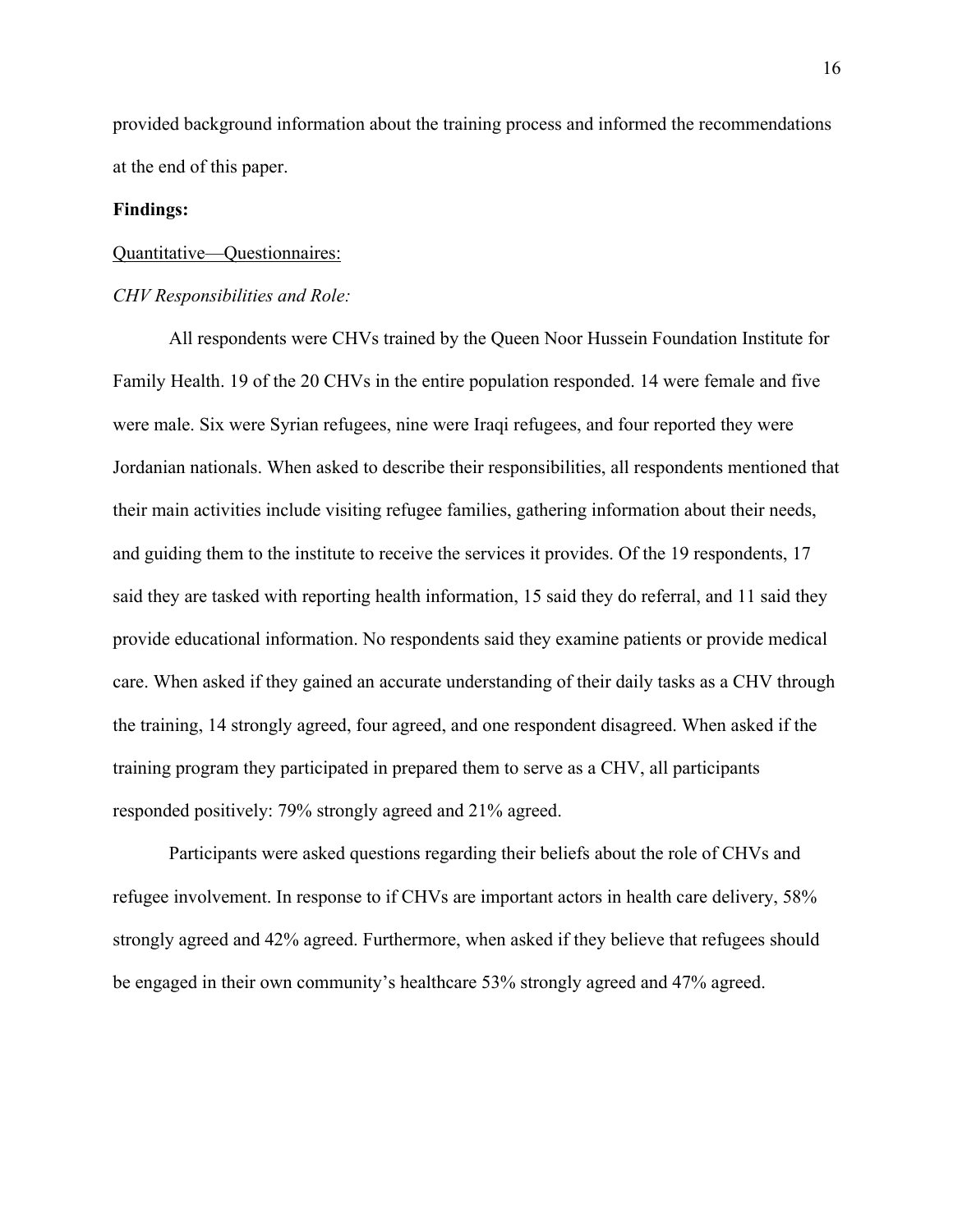

When asked if training more CHVs would only benefit the community, 37% strongly

agreed, 16% agreed, and 47% disagreed.



*Motivation for Training and Serving as a CHV*

Participants stated a variety of reasons for wanting to go through the training program in order to serve refugee communities as CHVs. The most common response, which nine respondents mentioned, was the desire to offer help to refugees by liaising them to services they need which existing organizations offer. Several CHVs said that they met with many refugee families that suffer from trauma and illness, and through engagement with the community before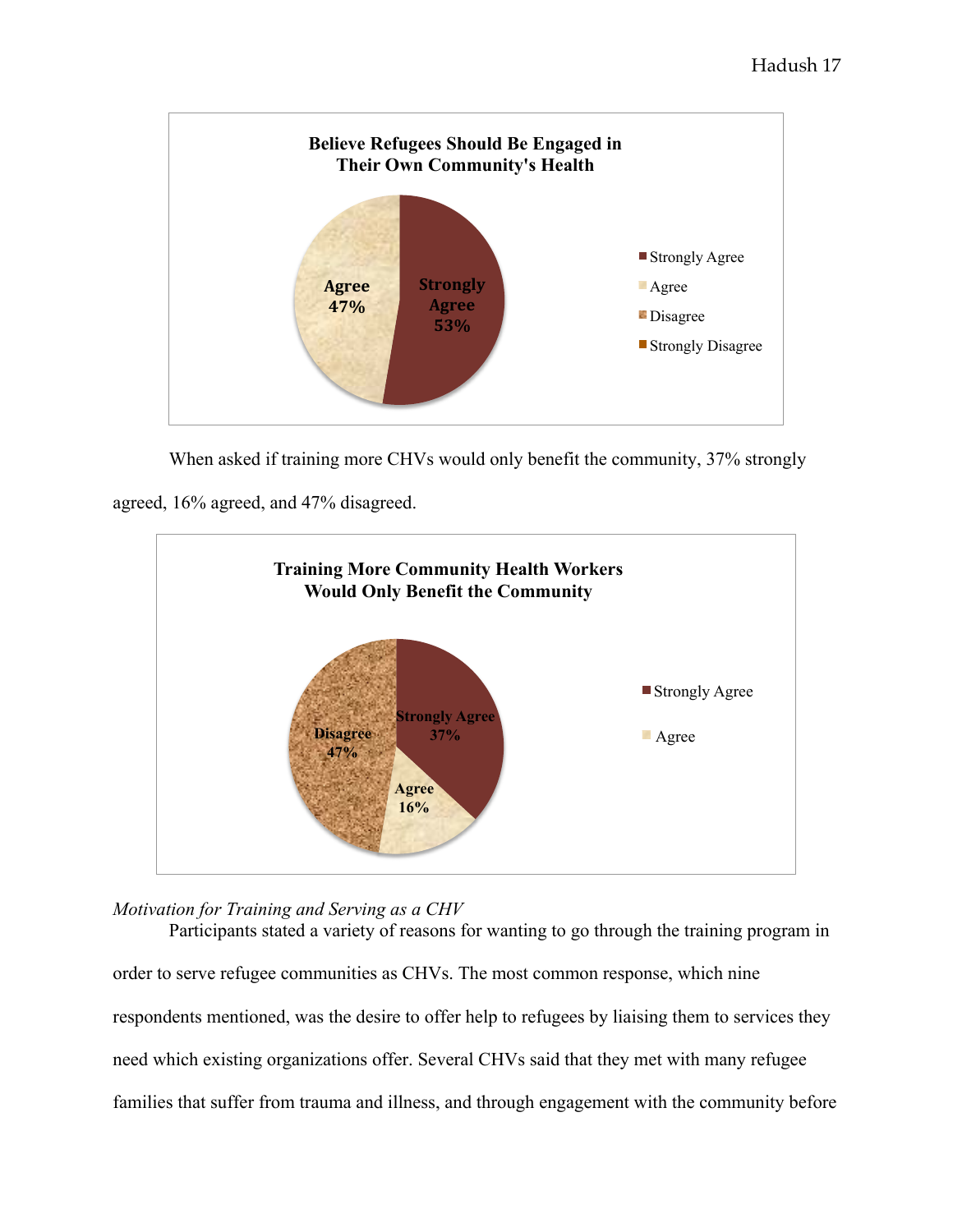and after their training they felt that this vulnerable community needed to be connected to entities that provide aid. Participant #3 said they decided to become a CHV in order to "offer any help no matter how simple and advice and information that people need because the refugees are not aware of someone to guide them".

Many CHVs mentioned their love for humanitarian work, which pushed them to become a CHV and continues to motivate them. Participant #14 said that "this is the only job that made me feel valuable as a human being, that is able to help others and I am proud of my humanitarian work". Serving refugee populations is especially rewarding for CHVs like Participant #7 who felt as though they were "improving society" through their volunteering and "standing with refugees in order for them to not become a burden on society".

CHVs want to help in part because they can empathize with the community and thus want to contribute to improving the wellbeing of their own community. Some CHVs have a deep understanding of the experiences of refugees, for example Participant #2 who noted that they "went through very difficult circumstances that the current refugees go through and still are". Several respondents viewed training to be a CHV as a way to "stand in solidarity with the rest of [their] people and help them in any means possible" (Participant #6). Going through the training and serving as a CHV made Participant #18 "feel like an effective person in the community" and Participant #3 felt "more involved with fellow citizens from [their] country [Syria]" in particular.

Additionally, CHVs decided to participate in these trainings in order to gain numerous skills. Participant #6 emphasized that they "can benefit from this field" with their new skills and outlook on health. All participants were asked if the training program made them interested in working in the health care field in the future; 74% strongly agreed and 26% agreed.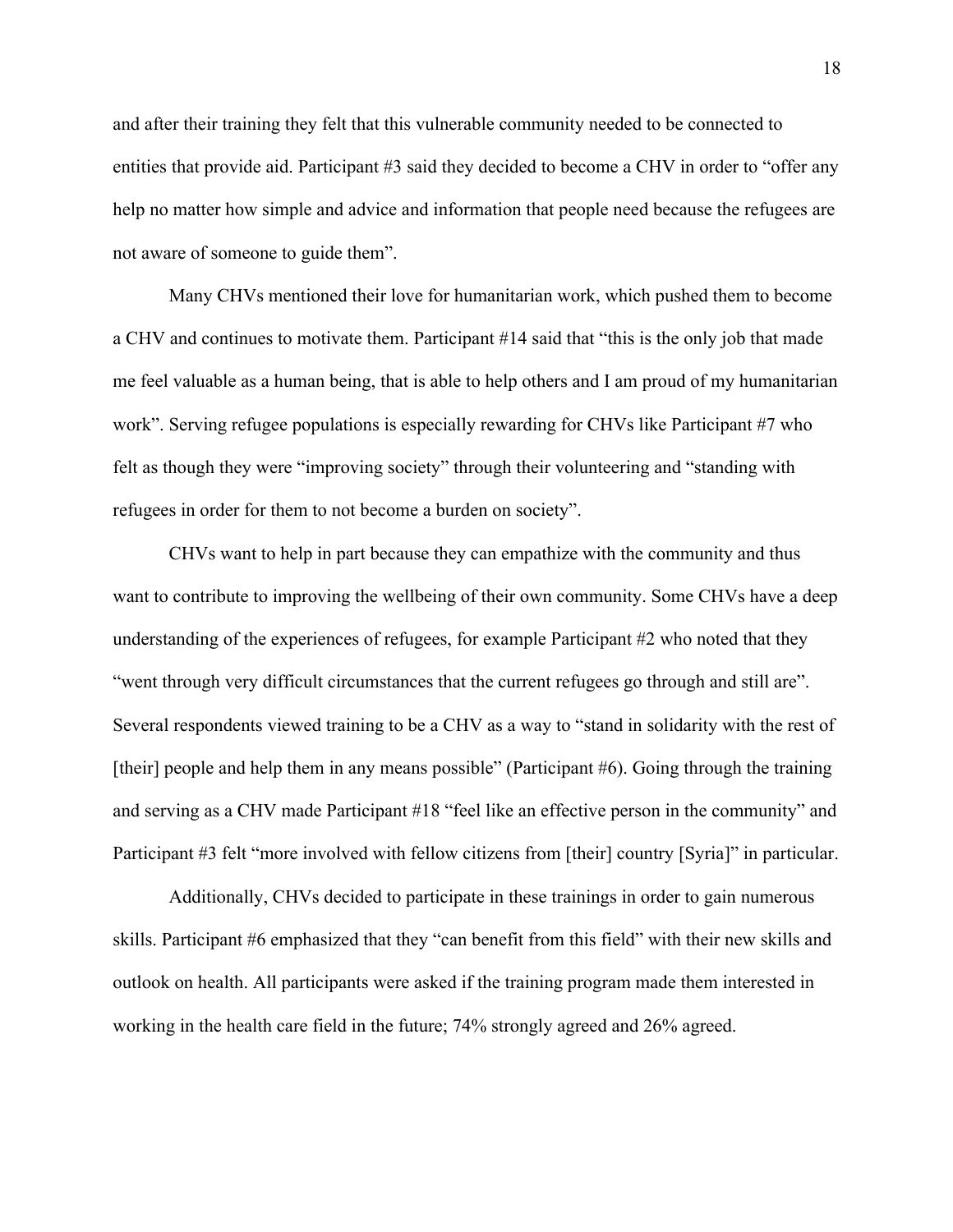

#### *Training Process: Length, Materials, Techniques, and Social Setting*

The length of the training ranged from 4 to 7+ days. The majority of CHVs said it was more than seven days (11 of 17), six respondents said five days, and two respondents reported four days. The most common response for the duration each day was six hours, and the average was 4.9 hours/day. When asked if the training program was the appropriate length, for learning what they needed to learn in order to fulfill their responsibilities, 58% of the CHVs strongly agreed and 42% agreed. Participants were asked if they asked questions throughout the training process; 42% strongly agreed and 58% agreed.

Varying materials and techniques were utilized in the training. All respondents indicated presentations were used, 14 said demonstrations, 13 said pamphlets, nine said role paly was used, and six reported the use of videos. One participant added that group work was a technique used in the training they participated in. When asked if the training program uses effective methods and materials to educate CHVs, all respondents replied affirmatively as 58% strongly agreed and 42% agreed. When asked if the trainer(s) leading the program were prepared and knowledgeable, 58% strongly agreed, 32% agreed, and 10% disagreed.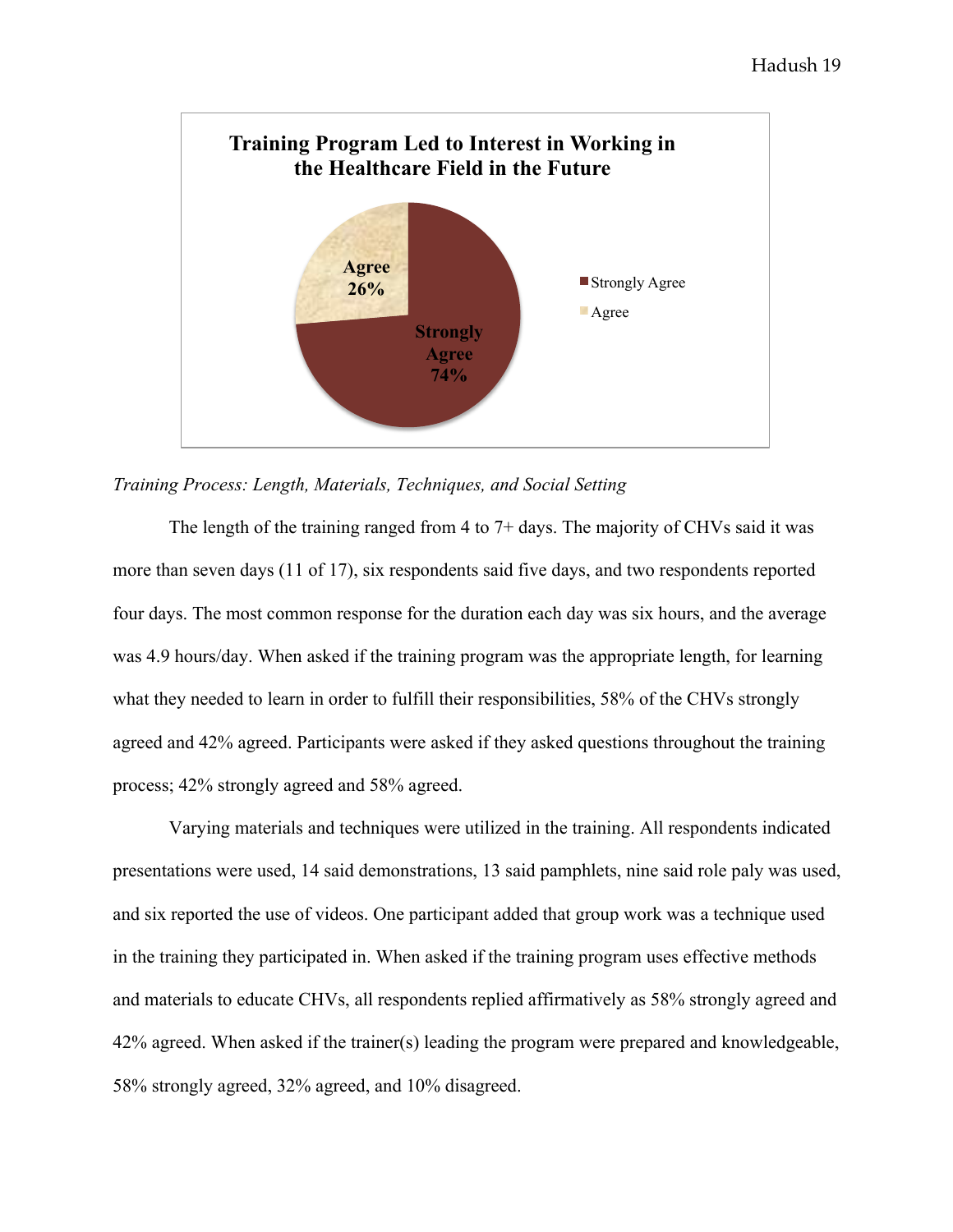All respondents estimated that 20 CHVs were trained at the same time as them. Four CHVs did not know any of the other trainees prior to the session, while 15 reported that they did know other CHVs who participated in the same training.

#### *Best Aspects of the Training Process*

CHVs were asked about the best parts of the training process. Four CHVs explicitly mentioned acquiring new skills, namely communication skills, and educational information about specific health and wellbeing topics, like mental health and breast cancer. Again, respondents linked their favorite part of the training to their ability to serve the community through humanitarian work; three CHVs said that they enjoyed the training because they then knew how to help ease other people's psychological stress, especially when working with refugees with special needs, torture cases, and children with learning disabilities. Eight participants said that they valued the training because being a CHV facilitated them getting to know members of the community. The trainings made this especially valuable because after the program they had a better sense of the issues that the beneficiaries face on a daily basis (Participant #7). Participant #3 said that as trained CHVs they could communicate with refugee members of the community with more trust, and thus reach many refugees with the knowledge they acquired. Participant #14 highlighted that "the information covering the refugee situation from the training [gave them] the ability to improve the refugee situation". Another respondent, Participant #2, articulated the link between the trainings and ameliorating the lives of refugees since they "feel successful when applying what we learned in the training to these cases".

For many of the CHVs this training and position introduced them to the spirit of voluntary work and "increased [their] love for humanitarian work and the idea of volunteering" (Participant #18). Two respondents noted that they enjoyed the training process since they were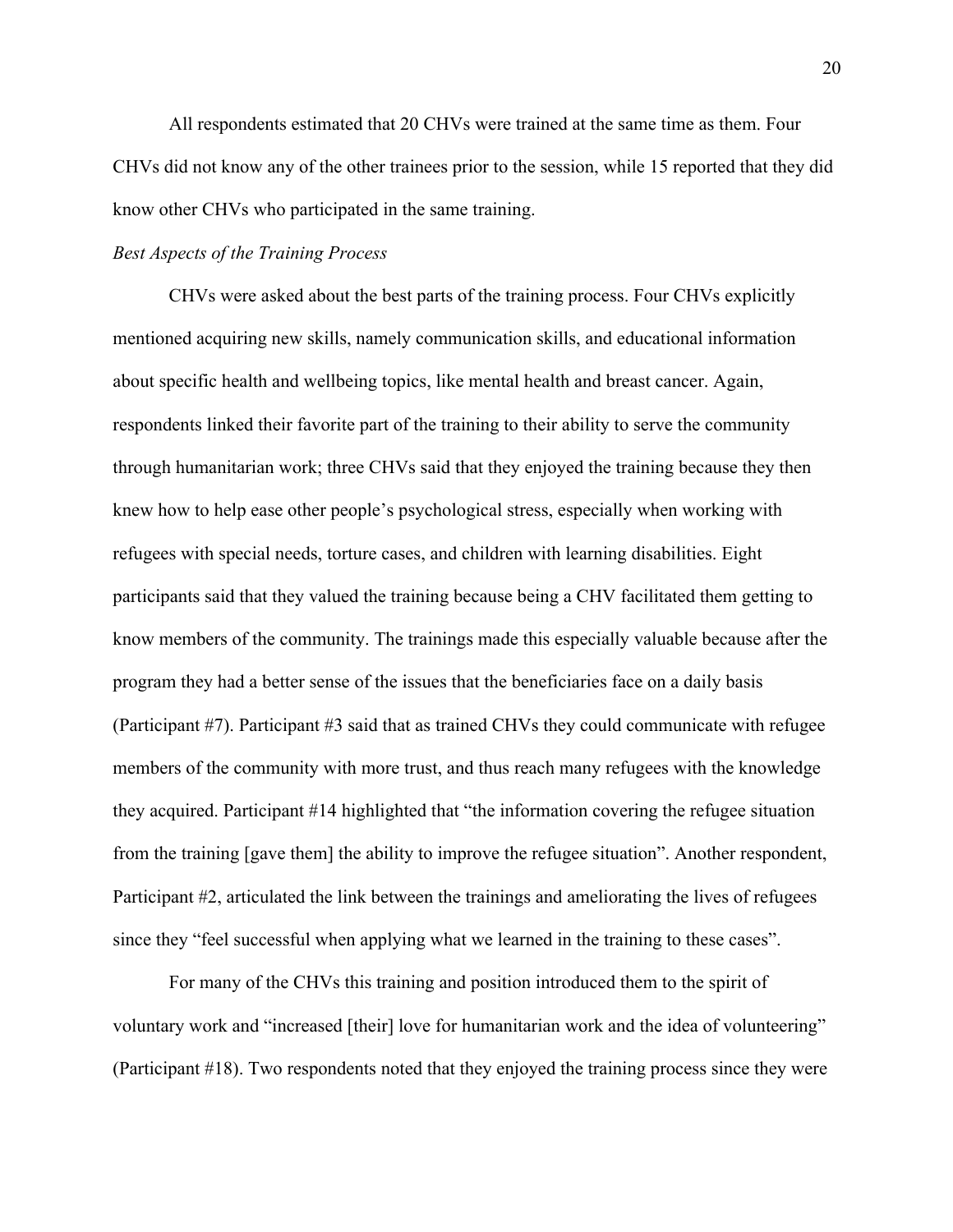able to get to know other volunteers and form friendships with fellow CHVs. Another noteworthy aspect of participating in the training programs was building their own capacity. Participant #12 said that they had "information to work in other fields" and the trainings "makes us qualified to move on in our lives". Additionally, one CHV said that one positive part is that they gain skills and knowledge that they "use within [their] field of work" (#8). *Ability to Carry out Responsibilities due to the Training*

When asked if the CHVs encountered situations when working with beneficiaries where they did not know how to respond, 52% reported that they did (26% strongly agreed, 26% agreed) and 48% replied that did not (37% disagreed, and 11% strongly disagreed).



#### *Areas of Improvement*

The CHV respondents suggested areas of improvement for the training program.

Regarding the actual trainings, three respondents said training could be improved if the program was intensified: longer duration, more periodic, includes more in-depth information, and covered more topics within mental health and psychological first aid. One participant said that more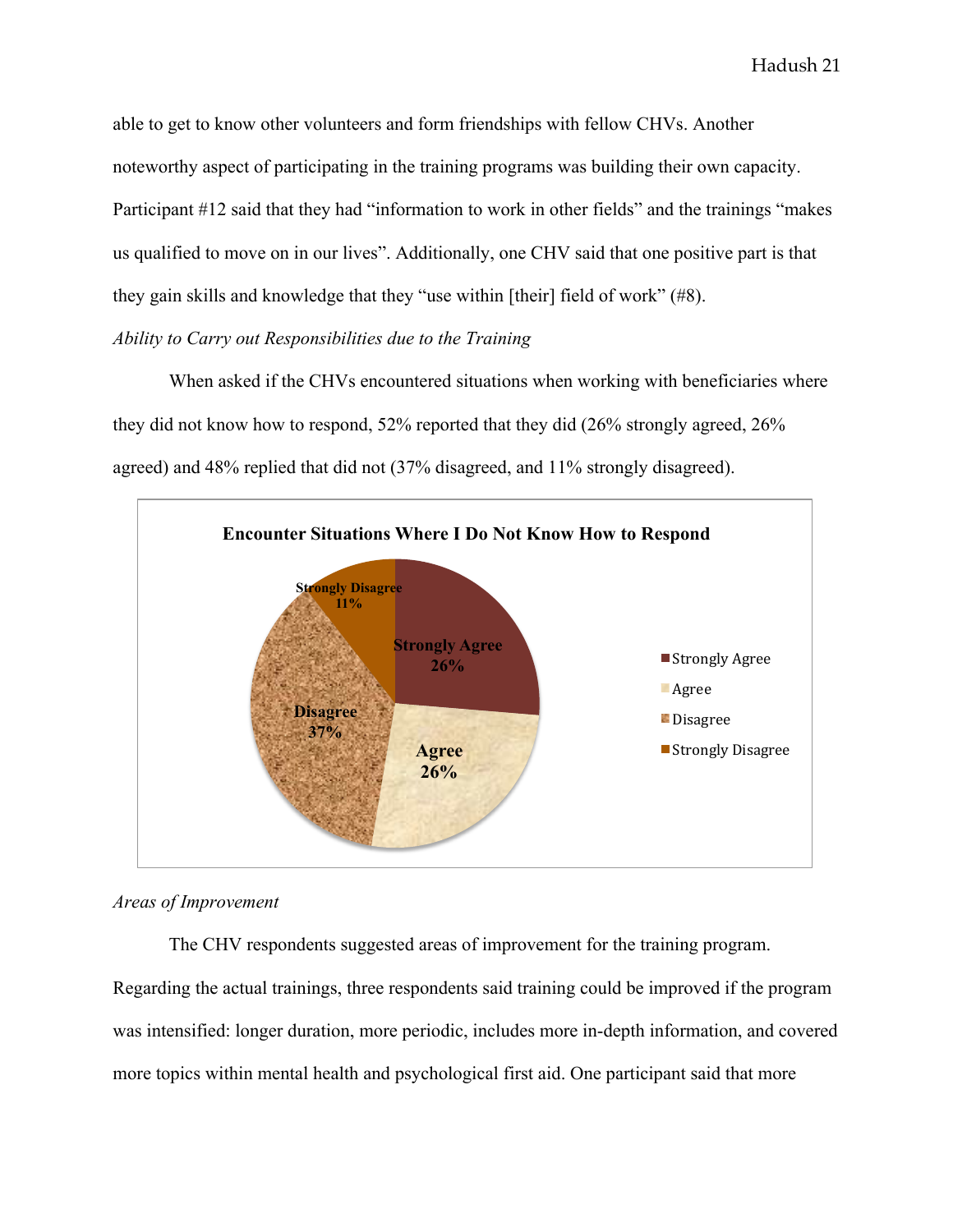materials, namely brochures for both the CHVs during the training and for the CHVs to take with them on house visits to help explain, would be useful. One participant also noted that the location where the trainings were held could be changed so that the volunteers would be in better moods and concentrate better.

CHV respondents also suggested ways to improve the experience related to approaches to give the trainees first-hand experience. Two participants said that involving people form the local community during the course would improve the training. Three participants mentioned group visits to refugees to gain a better understanding of what they learn in the trainings. Participant #8 reiterated this idea of hands on experience and suggested more "opportunities to apply what you learned in the training…attending, listening, applying".

Another area of improvement is related to supporting the CHVs as they carry out their position through trainings. Three respondents suggested teaching CHVs how to cope with the stresses they harbor and offering entertainment programs. Participant #2 said this would "ease the pain and agony off the shoulders of the volunteer so he can be able to interact more positively with the community and refugees". In regards to the aspects of the experience related to the cohort of CHVs training together, respondents mentioned that recruiting volunteers from a wider age spectrum and "getting volunteers from different nationalities and cultures to get their ideas and opinions and get to know their cultures (Participant #17) would richen the experience. Qualitative—Interviews:

#### *Training Program Logistics*

Trainers and aid workers were interviewed to provide background information and offer insight into the experience from the other perspective. Interviewees  $\#1$  and  $\#2$  at the same institute informed the researcher that the location of the trainings are either at the training institute, in hotels, or at community based organizations depending on the number of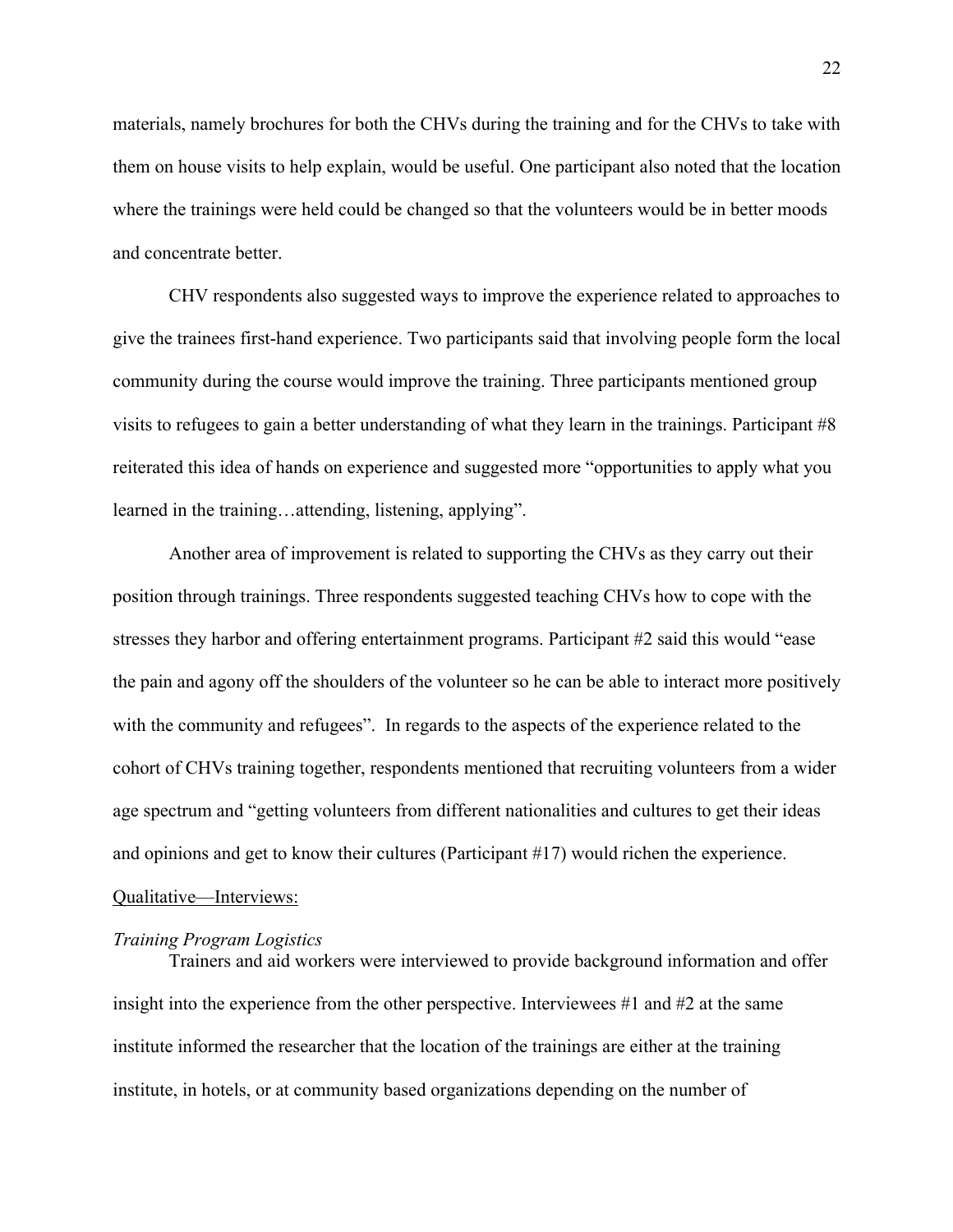participants, the length, and the budget. The duration ranges from two to five days, and on average lasts six hours per day. Many health and wellbeing topics are covered including but not limited to: child protection, women empowerment, domestic violence, torture, and clinical management of rape. Trainings to build capacity of CHVs cover topics like community mobilization, case management, standard operating procedures, and code of conduct. A variety of techniques, like presentations and interactive role-play, are utilized given the range in the training topics and the target audience (i.e. Interviewee #1 gave the anecdote of training professionals vs. mothers in the community). The individual trainers have the agency to use their preferred methods based on the topic. The materials are created by the training institution and/or provided by the donors, and reflect international norms and standards for training programs. The implementation of the trainings is based on the project theme and demands of the partners and donors including UNHCR, UNFAP, or USAID. For example trainings on psychological first aid, the clinical management or rape, and the minimum initial service packages (MISPs) have varying components of the trainings. The budget for the trainings generally comprises of trainer fees, transportation fees and stationary. Additional budget items may be added, like tools and refreshments, as seen fit and based on the budget constraints.

Interviewee #3, who works at International Medical Corps (IMC) in Karak governance, explained their organization's utilization of CHVs. IMC has three sites with mental health clinics for Syrian and Iraqi refugees and focus on psychosocial health, case management, and outreach through their mobile medical unit. There are four female CHVs—two Syrian refugees and two Jordanians. The CHVs volunteer three days per week, six hours each day, serving a total of 30 children, both Syrian and Jordanian, with developmental disorders. The recruitment and training process takes six months and the CHVs were selected from a pool of over 40 individuals who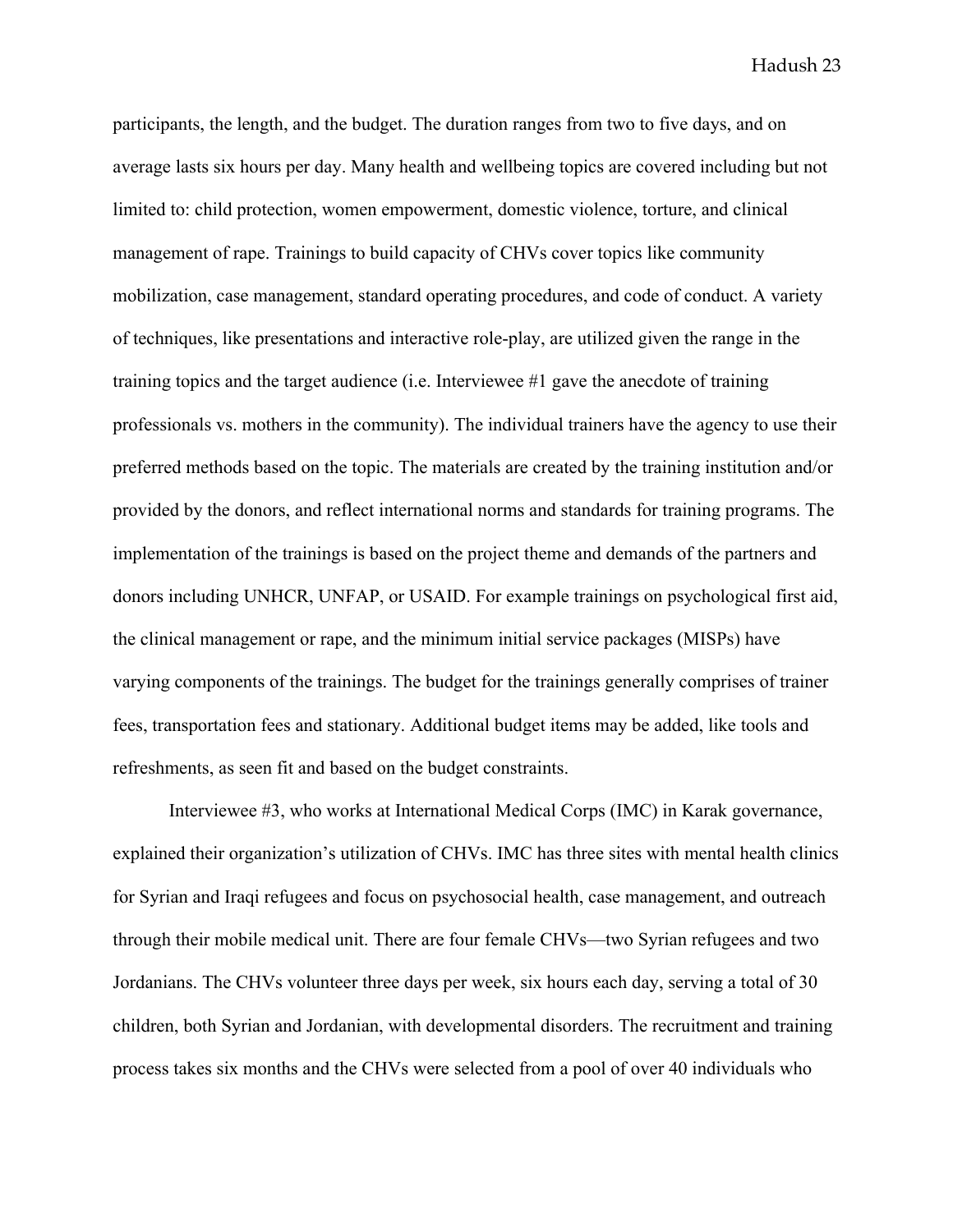expressed interested based on their "activeness and education in a relevant area" (Interviewee #3). The trainers follow standards of international organizations and their produced agendas and techniques. Materials, including pamphlets, videos, and role-play, are used; and CHVs are instructed to then aid the children and teach them how to do daily tasks using materials that "accommodate the child's learning style".

The training also varies in host communities vs. refugee camp settings. Interviewee #2 works as a SGBV officer and trainer in Al Za'atari Camp and the institute has 30 CHVs (24 working on GBV and six working on protection campaigns). In addition to the type of trainings in host communities, there are other approaches like starting informal trainings on SGBV and protection and peer trainings. For peer trainings youth ambassadors are thoroughly trained for specific campaigns like personal hygiene, stress management, early marriage, healthy lifestyle, and legal rights, and then train other youth to spread the educational knowledge and reach.

#### *Impact of the Trainings on CHVs and the Community:*

Interviewees were asked about their beliefs towards CHV programs in general as well. All indicated that they believe refugees should be involved in the health of their communities. They play a role in delivering care to a population that trusts health providers who are more relatable. Interviewee #3 said that Syrian refugees are motivated to volunteer to engage with their community, gain experience and skills, maintain routine, and be compensated. Interviewee #3 emphasized that the trainings help the organizations in delivering care but more importantly build the CHVs' skills. In the future "when they return to Syria they can provide psychosocial support. The number of NGOs in Syria will increase and they can be helpful to them" (Interviewee #3).

Overall, the trainers and aid workers advocated for more training as they benefit not only CHVs but the entire community. Interviewee  $\# 1$  explained that the trainings are a great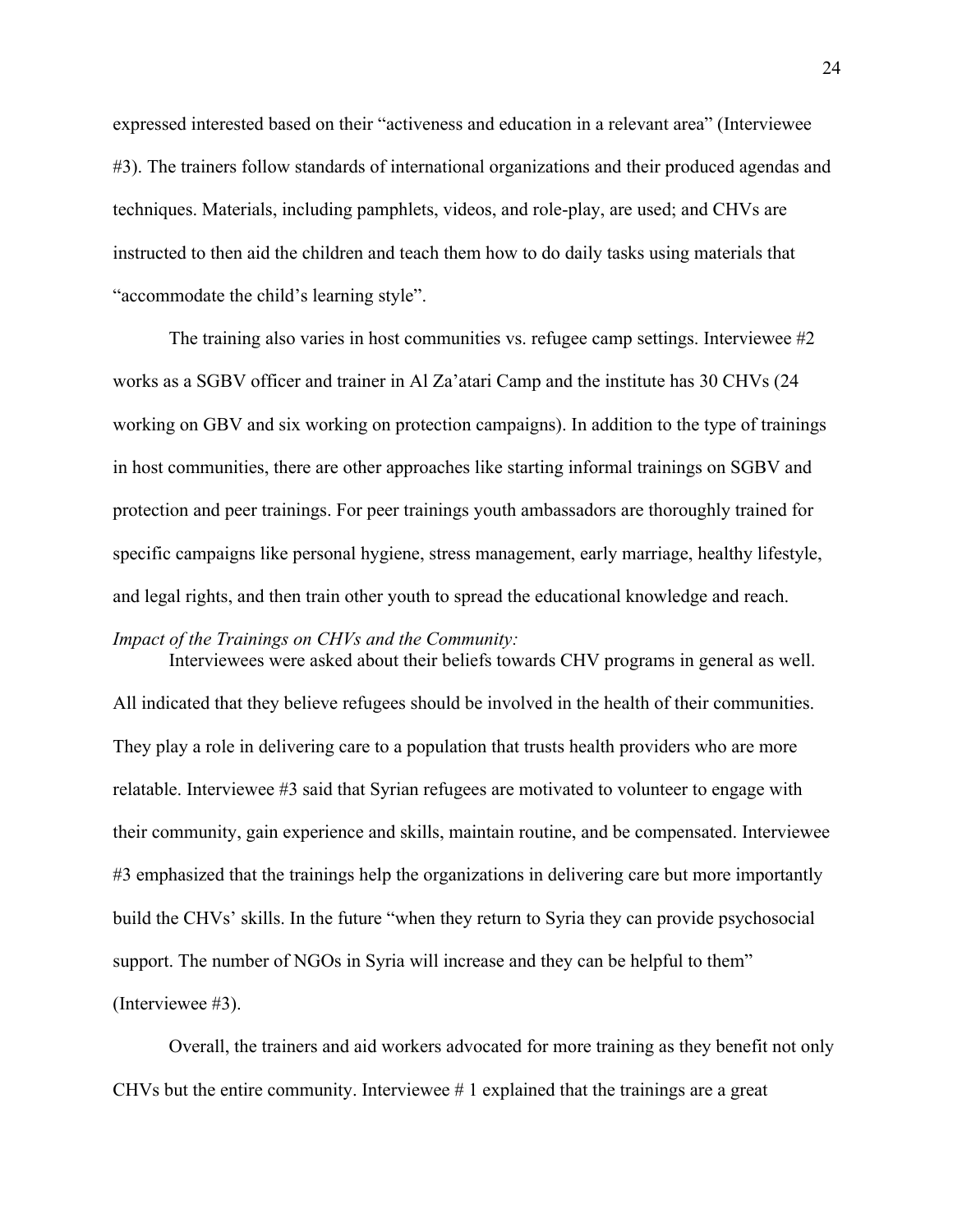educational opportunity for the refugee CHVs, but they have far reaching effects since the campaigns that the trained CHVs work on then change the attitudes and behaviors of the whole community. They provided an example of successful campaigns to reduce HIV and STI prevalence through educating CHVs to deliver messages. Interviewee #3 noted that more training for refugee volunteers would have an adverse effect, of increasing complaints from qualified Jordanians who would also want the opportunity to volunteers.

#### *Challenges & Areas of Improvement*

Firstly, interviewees identified that materials need to be updated to meet the needs of the community and incorporate new dialogue approaches. Interviewee #1 emphasized the need for "new and updated materials and techniques" and cited past experiences of trainings on taboo topics (in this case on preventative strategies for women regarding domestic violence) that met resistance at first by eventually this was "overcome when they have good manuals and supporting policies". Beyond content, language barriers pose obstacles since many of the manuals are in English. Interviewee #1 and #2 both said that the manuals would be more helpful if translated into Arabic.

Regarding the budget, interviewees said that increased funding towards tools in order for the trainers to use known effective techniques would improve the trainings. For example, if the location facilities do not have the technology needed to support the techniques and there is no budget for supplying those then the trainers are limited. Interviewee #1 explained that in resource poor training sites trainers "can't use data share or the computer, only flip charts, and certain trainings need more instruments to be able to have tools to put in their hands so they can fully understand". Additionally, when certain tools are not within the budget the trainers have to be innovative and expend time to find creative solutions to try to mitigate this.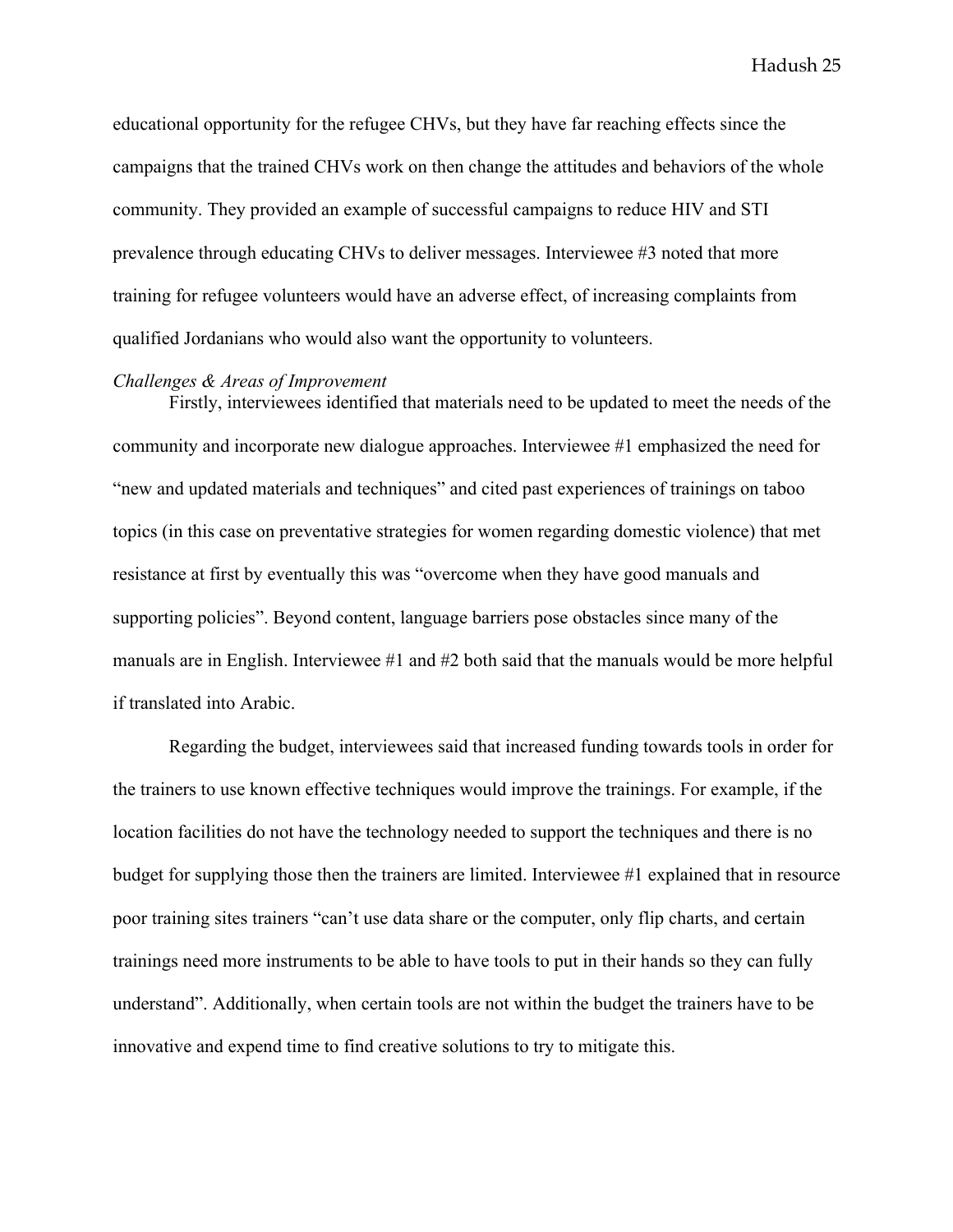Capacity building for trainers and staff is another critical way to improve the trainings. Interviewee #1 explained that facilitating skills for trainers through refresher courses depends on the budget and certification programs, which are important for trainers so they may receive qualifications in new areas, but the burden is upon the trainer to bear the cost.

#### CONCLUSIONS:  $\_$  , and the contribution of the contribution of the contribution of the contribution of  $\mathcal{L}_\text{max}$

This research project did not have an a priori hypothesis to be confirmed or rejected; the data to be collected on the training experience was qualitative in nature. The researcher anticipated that CHV participants would illuminate information about their experiences that motivated them to volunteer, offer more insight into the details of the trainings in particular the differences between the documented and lived experiences, and be critical of the program to highlight shortcomings or areas of improvement. The researcher anticipated that the aid workers who participated would contribute in-depth information about the structure of the trainings and comment on the actors and factors that influence the experience. The results of this study brought to light information about the experience of CHVs and trainers beyond the trainings and the scope of this project. There was great heterogeneity in the experiences of participants and interviewees, which makes consolidating the findings difficult. However several conclusions emerge after analyzing the data.

Overall the trainers and CHV participants reported positive experiences and emphasized the strengths of the training process, which reflects the fact that the process is relatively productive. The researcher expected the programs to be less developed so investigation of the actual process was much more straightforward and transparent than anticipated. The trainers interviewed were visibly passionate about their work and many of the participants used the opportunity to also emphasize their pleasure in serving as a CHV because "humanitarian work is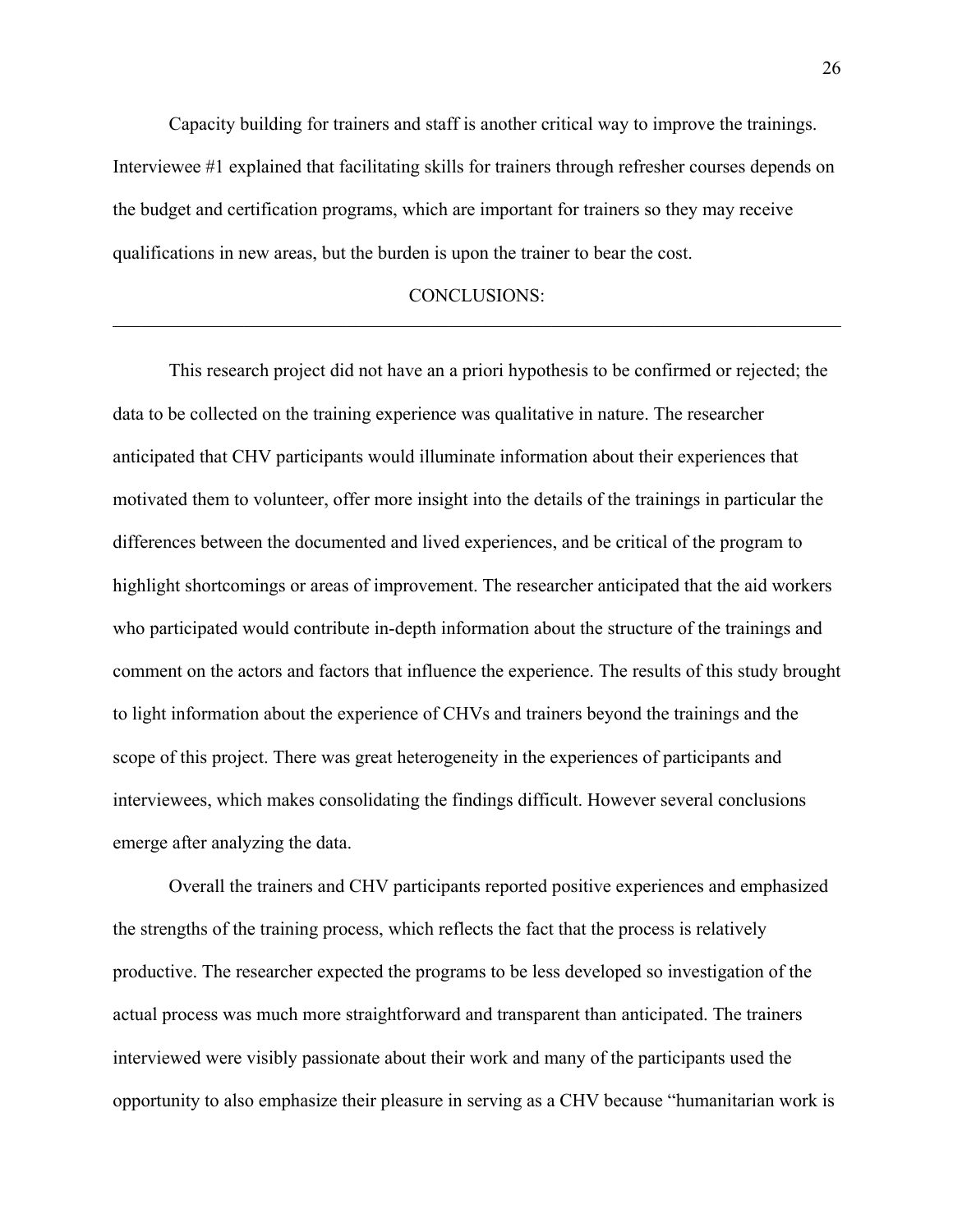what pushes us to help people and families especially those in great need for that help" (Participant #19). Another benefit of training CHVs that emerged from the findings, but was not anticipated by the researcher, was the value of being a member of a community of fellow volunteers. Many CHVs said the highlight of the training was meeting other refugee volunteers and that this experience instilled in them a deep value in volunteering. CHVs reported that going through the training gave them more confidence in engaging with the community, with increased understanding and trust. This extends to the CHVs' relationship with the trainers and training institutions as well. In observing interactions between one of the trainers and the CHVs, it was evident that their relationship was informal, respectful, and supportive. Another compelling reason to advocate for increased trainings is that CHVs derive fulfillment from contributing to the betterment of one's community as a volunteer and learned soft skills from serving in this role.

However, limited resources explain the shortcomings of the trainings and the suggested improvements can be achieved with increased funding. This would allow for more topics to be covered, longer trainings in spaces with the adequate technology, the use of a wide variety of materials and techniques that enrich the experience, and more refresher trainings for the trainers. Likewise the increased health needs and endless educational campaigns that could benefit refugee communities call for more services and campaigns that need providers like CHVs. As Participant #4 said NGOs "need bigger places in order to be able to provide more services because of the increase number of refugees and need for services". Additionally, more attention and funding towards supporting refugees by having trainings about coping mechanisms for the stresses associated with the position and entertainment programs would be valuable to the CHVs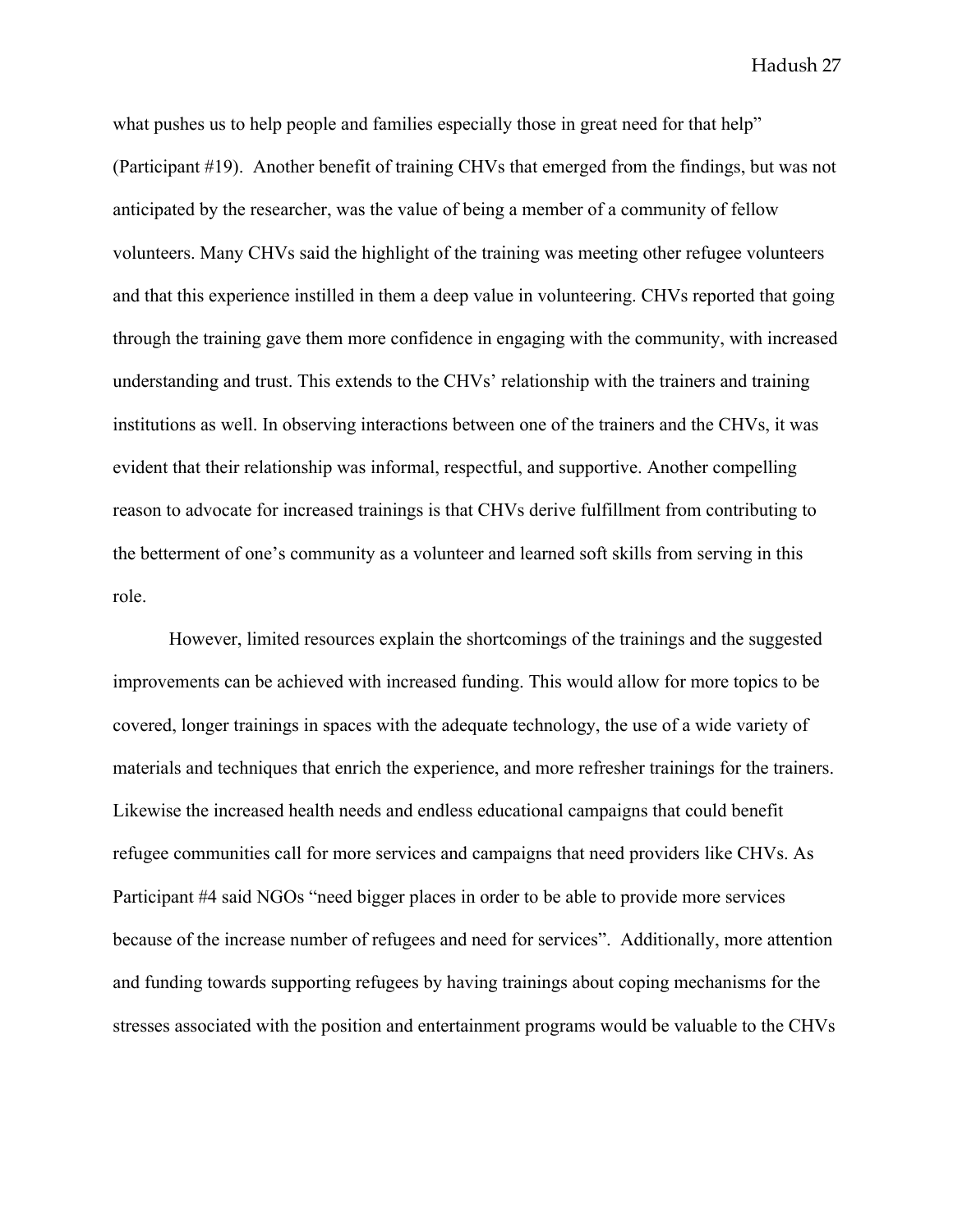and improve their effectiveness. The findings of this study suggest that CHV training programs, which are underemphasized, should be invested in but this is contingent on funding.

The impacts of going through the training program on CHVs are immeasurable. The findings show the CHVs gain knowledge that serves them in their role but also in the daily lives and develop communication and community mobilizations skills, which results in long-term capacity building. CHVs reported that the trainings aid them in their current work and expressed hopes that they will be able to translate the information and skills they gained in their future area of work, in their host country or in their country of origin. This is extremely important when devising response tactics that not only ameliorate the present circumstances but also contribute to the development and rebuilding of places where refugees will return.

#### STUDY LIMITATIONS:  $\mathcal{L}_\mathcal{L} = \{ \mathcal{L}_\mathcal{L} = \{ \mathcal{L}_\mathcal{L} = \{ \mathcal{L}_\mathcal{L} = \{ \mathcal{L}_\mathcal{L} = \{ \mathcal{L}_\mathcal{L} = \{ \mathcal{L}_\mathcal{L} = \{ \mathcal{L}_\mathcal{L} = \{ \mathcal{L}_\mathcal{L} = \{ \mathcal{L}_\mathcal{L} = \{ \mathcal{L}_\mathcal{L} = \{ \mathcal{L}_\mathcal{L} = \{ \mathcal{L}_\mathcal{L} = \{ \mathcal{L}_\mathcal{L} = \{ \mathcal{L}_\mathcal{$

#### *Time Constraints*

One major limitation to the study is the relatively short period of time allotted to establish connections, acquire permissions, collect data, and do analysis. A slow start, which is expected when conducting independent research, coupled with the constraints to four weeks limited the amount of time to travel to collect data and complete the entire project. The researcher maximized the data collected at each visit to mitigate this however a longer study period would have allowed for

#### *Sample Size:*

Pre-data collection, the researcher intended to collect as many surveys as possible, in order to reach a significant sample size. However, time constraints and logistical challenges to gaining access to refugee camps, where many CHVs are, made achieving this target unrealistic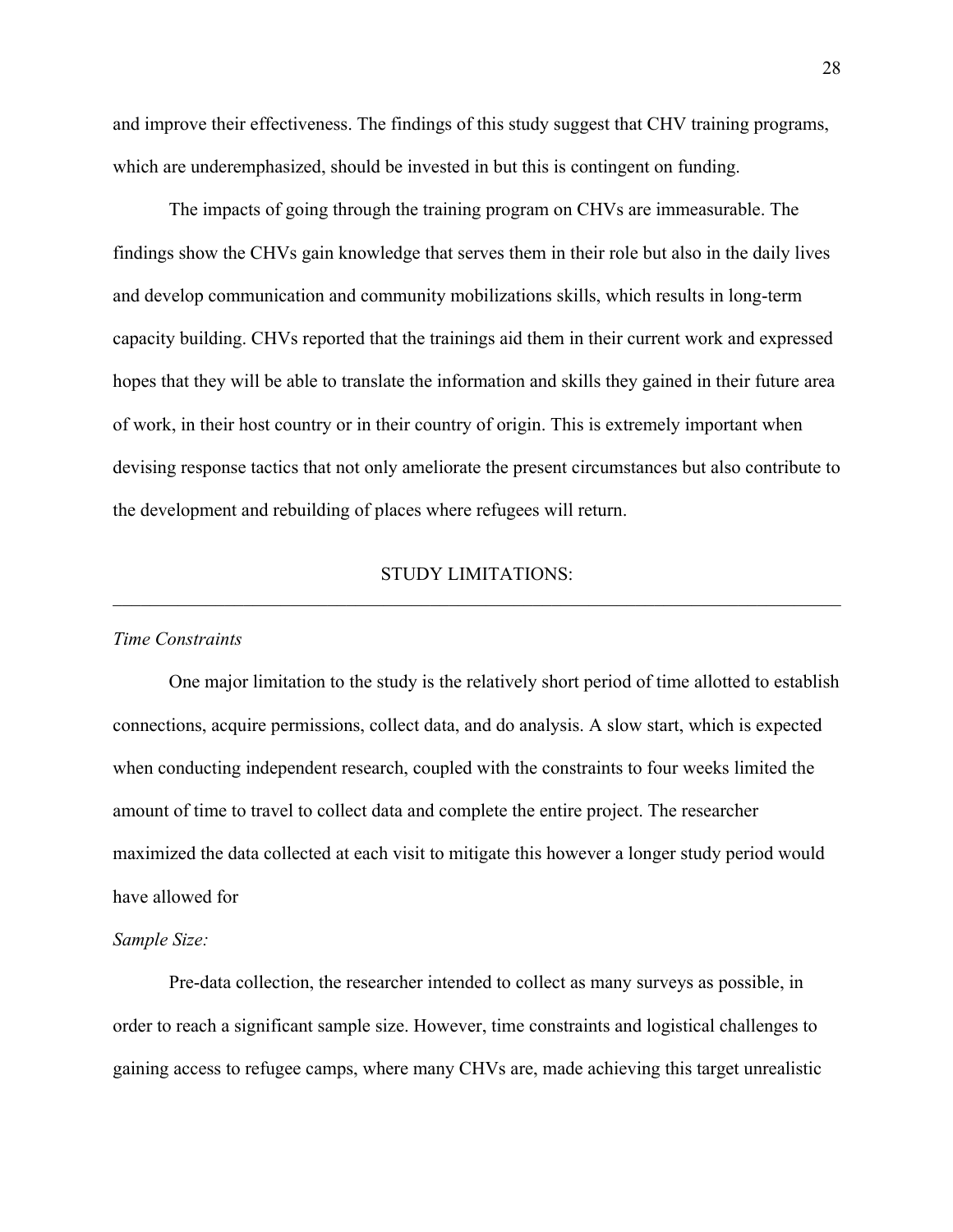for this short-term research project. Upon reflection, the researcher decided to redefine the study population as CHVs at the Noor Al-Hussein Foundation Institute for Family Health, located in Sweileh, Amman, Jordan, for the purpose of this study because getting the full population to participate was more feasible. While this limits generalizability of this study when speculating about the entire population of CHVs trained by NGOs, this choice of methodology allows for a more in-depth evaluation of this specific program. The study could be richened with more interviewees of trainers since just three interviewees were conducted. Each interview provided a great deal of information that was not to the point of saturation but to the point of hearing reoccurring ideas. Furthermore, after interviewing trainers at various organizations it seems as though IFH's process is reflective of the overall standards of training and mirrors the process many other NGOs utilize.

#### *Language Barriers:*

Another limitation to this study is the implication of language barriers, as the researcher worked with a translator during data collection and data analysis, and thus indirectly interacted with the study participants. Competent translators aided in this project, but there was little way to be sure that they conveyed the project and instructions as intended; the researcher relied on their understanding of the project when translating to explain the project, instructions, and answer questions. Furthermore, some of the qualitative data that was written in Arabic and then translate into English maintained the sentiment but at times finding the most accurate terminology ma have led to some responses not making sense in the context of the question asked. *Biases:*

A major limitation, which was anticipated but nevertheless impacts the findings of this research project, is bias, including social desirability bias. While the results and discussion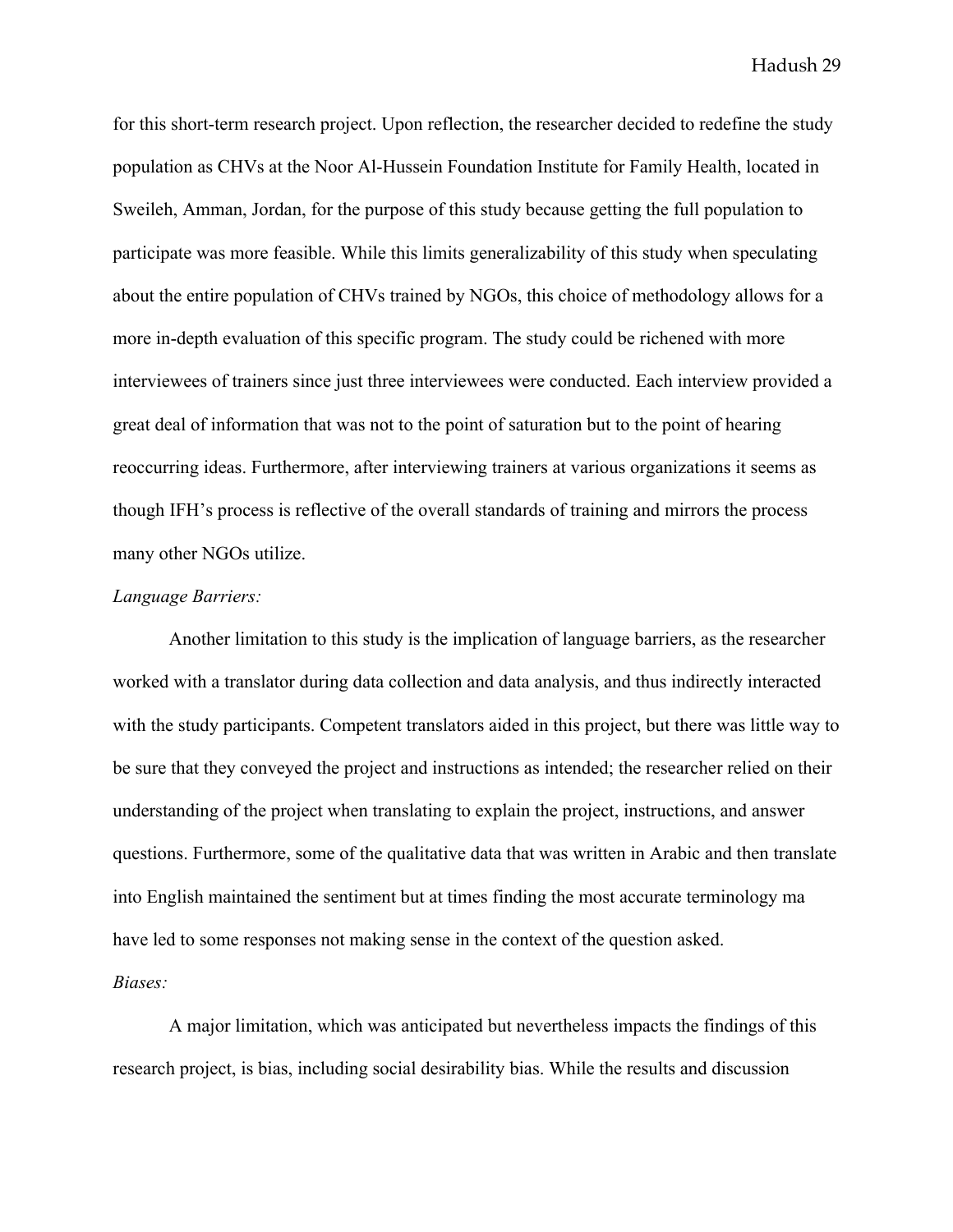sections illustrate that there was variety in the responses, overall responses were positive. One example of bias is responses to the belief that refugees should be involved in the health of their own communities. This question sought to gauge perceptions of the importance of refugee providers. Another question about the frequency of CHVs encountering situations where they are unsure of how to respond had interesting results, which illuminated some bias. The researcher anticipated this to be reported, as health providers often engage with patients or illnesses they are less familiar with, and especially because the trainings are shorter and refugee CHVs have been in this role for a relatively short period of time. The questionnaires asked CHVs to reflect on their experiences during and after the training they participated into to serve in the roles they currently hold, so there was anticipation of positive responses to prove competence.

#### RECOMMENDATIONS:  $\_$  , and the contribution of the contribution of the contribution of the contribution of  $\mathcal{L}_\text{max}$

I would recommend future studies on this research project that include CHVs from more organizations and different settings like refugee camps. This would add to understanding of the trainings and the role that CHVs play across the country. The researcher learned about different interesting training programs for community volunteers like an initiative in Za'atari to train youth to then train other youth, which facilitates dissemination of information effectively as youth may receive information better from their peers and follows the model of engaging volunteers from the same community. I would also advocate for future qualitative research on the participant experience as I used questionnaires, which limits the depth of the information.

Additionally, I would recommend further inquires into the psychological stress and pressures that refugee CHVs experience as a result of serving the community—from meeting with refugee families, assessing their needs, and being exposed to shared traumatic experiences.